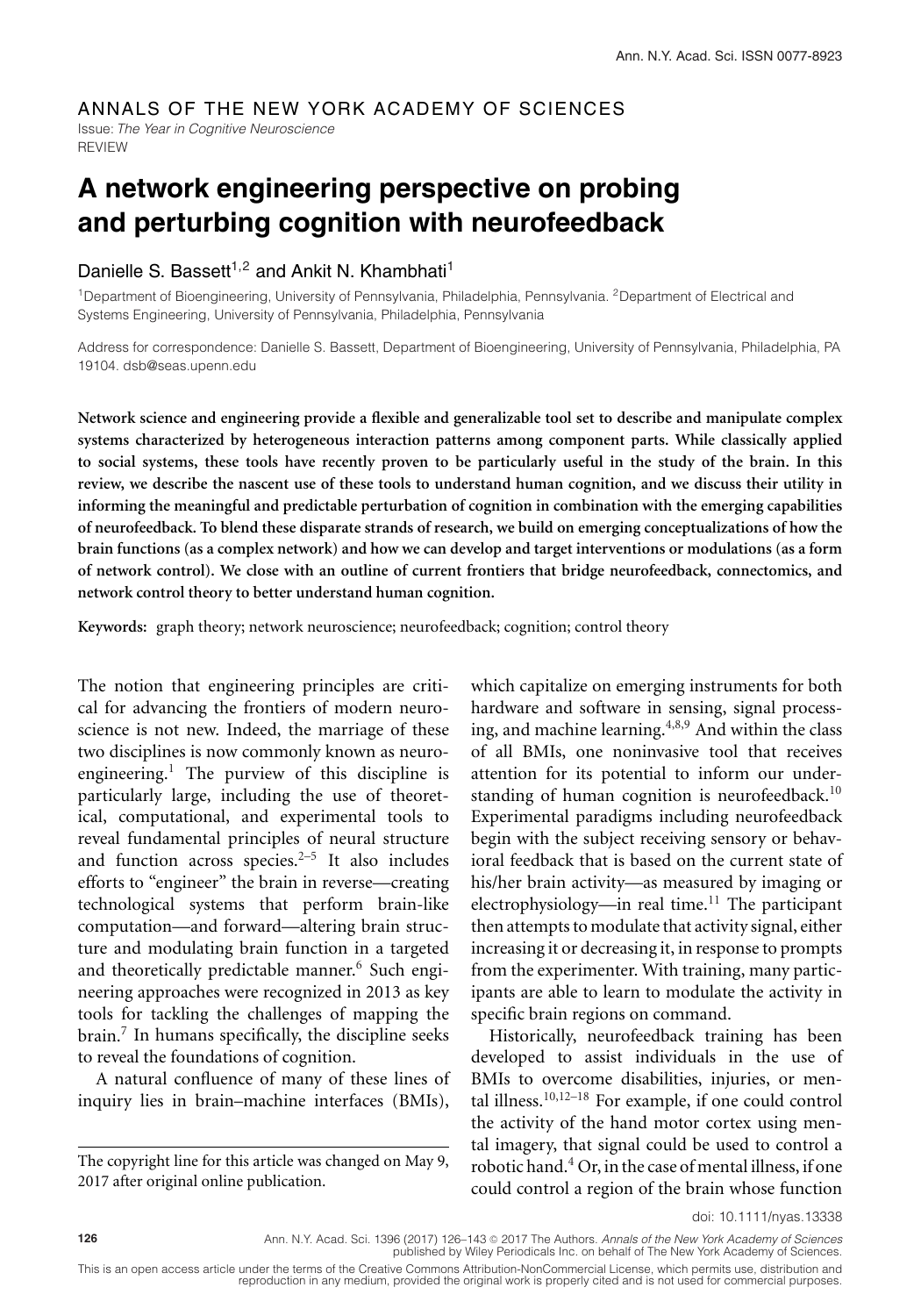is altered by the illness, one might have meaningful relief from undesired symptoms.<sup>19</sup> Yet, while clinical applications have remained paramount in the use of these tools over the last decade or more, recent evidence suggests that neurofeedback can in fact also be used to probe the fundamental principles of cognition that explain how the brain relates to behavior.20,21

The promise of neurofeedback in revealing principles of cognition builds on the fact that—in essence—it is a *perturbative* approach. Unlike the lesion approaches that were ubiquitous in early studies of neuroanatomy,<sup>22</sup> which led to the field of brain mapping, $23-25$  neurofeedback enables the investigator to modulate brain activity in a targeted manner by offering the participant a view into the activity of a small volume of neural tissue. As a tool, neurofeedback offers several advantages over stimulation-based perturbation techniques, such as transcranial magnetic stimulation—subjects can learn to modulate activity on demand without the need for external stimulation hardware, and these learning effects can be sustained over several days.26 Interestingly, such perturbative approaches are in fact the bread and butter of mathematics and physics, where they are used to examine the general structure of the dynamic landscape surrounding a point (see, for example, Refs. 27 and 28). The major benefit of a perturbative approach is that it facilitates generalization of an observation, and by extension the construction of a mechanistic theory. This ability to probe both the canonical form and the broader landscape of a dynamical system has proven fundamentally important in developing mechanistic theories in theoretical physics.

In cognitive neuroscience, the potential to use a perturbative approach like neurofeedback becomes particularly interesting when viewed in light of the emerging field of connectomics.<sup>29–31</sup> Because the brain is not simply a collection of independent units but is instead a complex network of interconnected elements, $32,33$  manipulating the activity in one area can have nontrivial effects on other areas—even far from the modulated source.<sup>34</sup> Far from the mysteries of quantum mechanics, this action at a distance is a direct consequence of the complex pattern of structural wiring that links brain areas. $35-37$  Given this complexity, it is natural to ask, "What distributed network of brain areas is affected when a participant modulates the activity in a single brain region? Can

participants learn to modulate two regions at once, or large groups of brain areas? What do the answers to these questions tell us about the distributed computations that support complex cognitive processes? How would we choose the target region for neurofeedback to elicit a specific change in a large-scale, distributed functional network?"

Answering these questions requires a paradigm shift in our conceptualization of how the brain functions (as a complex network) and how we develop and target interventions or modulations (network control). In this review, we begin by briefly summarizing the use of neurofeedback to probe cognition, and we discuss the insights that these studies have offered into higher level cognitive processes in humans. Next, we highlight both the challenges and potential inherent in acknowledging that altering the activation of a single region can have nontrivial effects throughout the network. To better understand these widespread effects, we briefly describe the principles of network science and the organizational structure currently known to characterize the human connectome. These data lead us into the question of how to perturb the human brain via neurofeedback to move the brain from an initial state to a predictable target state. We describe the utility of network control theory in offering a mathematical framework in which to ground such questions, and we offer an outline of current frontiers that bridge neurofeedback, connectomics, and network control theory to better understand human cognition.

## **Neurofeedback for cognition: a primer**

Like many other quintessentially complex questions in science, understanding how brain function relates to cognition requires a principled empirical approach. Most current efforts implement "openloop" forms of inquiry, in which an input stimulus is used to elicit a measurable response in neurophysiology or behavior. At their core, open-loop methods enable neuroscientists to map the effects of a behavioral perturbation on the observed neural dynamics and, conversely, to map the effects of a neural perturbation on the observed behavior. In the forward direction (perturbing stimuli), one might measure the difference in neural response between different degrees of fearful stimuli. In the reverse direction (perturbing neurophysiology), one might lesion a neural circuit and measure the change in emotional response to those same stimuli.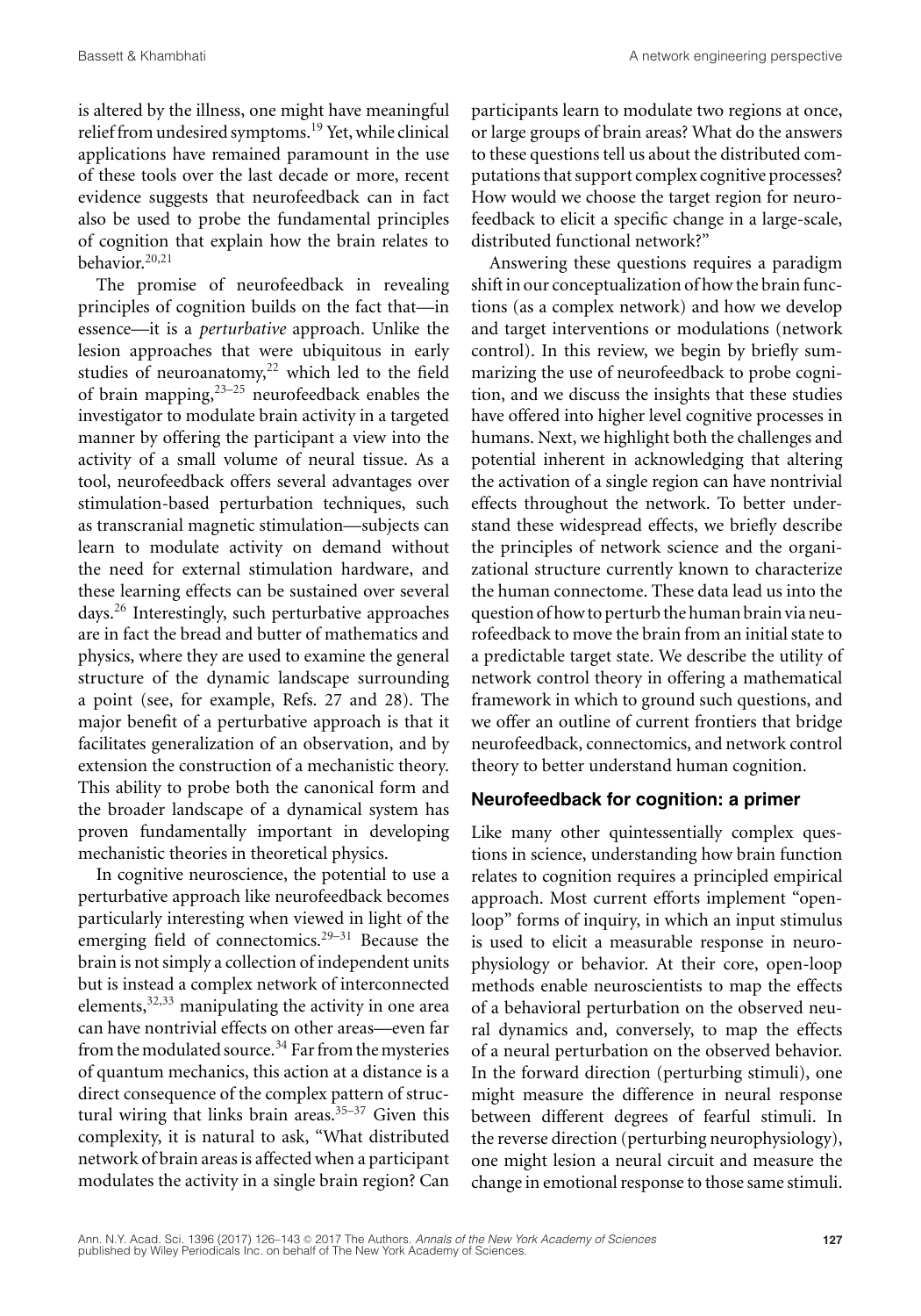

**Figure 1. Open-loop perturbation of brain and behavior. Neuroscience has long exercised an open-loop approach to probe the characteristics of neural systems. By perturbing behavior and measuring change in neural dynamics or—in reverse—perturbing neural dynamics and measuring change in behavior, this method is used to generate a map between neural dynamics and behavior. For example, consider the following set of experiments investigating the neural basis behind the perception of shapes: to generate a forward mapping between stimulus and neural response, one might measure the change in neural activity of specific brain regions to visual perturbations of object shape; to generate a reverse mapping between neural response and stimulus, one might measure the change in perception of shape due to perturbation of neural activity (perhaps through lesioning or neurostimulation). The forward and reverse mapping are limited in their ability to describe how neural activity and behavior change together on a dynamical continuum. Neurofeedback enables investigators to close the loop around forward and reverse mapping approaches—in real time.**

Together, the two types of open-loop experiments provide a forward mapping of behavior to neural dynamics and a reverse mapping of neural dynamics back to behavior. While these techniques offer particular utility in addressing open questions in cognitive neuroscience, they do not provide a means for addressing how function and behavior change concurrently, as a function of brain *state*. Indeed, to address this question, one must turn to "closedloop" approaches (Fig. 1).

#### *Closing the loop with neurofeedback*

Neurofeedback enables closed-loop scientific inquiry by allowing the subject to *directly* perturb brain dynamics based on information about his/her current brain state or to *indirectly* perturb brain dynamics based on feedback about his/her current behavioral state. While both approaches enable the subject to modulate brain activity, they differentially test distinct aspects of cognition by affording flexibility in the design of the feedback signal, $11$  which we address further below.

To test whether a subject's ability to directly modulate target brain regions improves task performance, investigators can present sensory feedback that scales with the amplitude of brain activity.

The use of this technique has revealed that subjects can learn to regulate the activity of subcortical areas, including the amygdala $38-40$  and basal ganglia, $41$  and extended areas of the limbic system, including the insula<sup>20,42</sup> and parahippocampus.<sup>43</sup> Interestingly, participants can also learn to modulate the primary sensory motor cortex (primary motor area, $44$  premotor cortex, $45$  and supplementary motor area<sup>43,46</sup>) as well as higher-order areas, including the anterior cingulate cortex,  $20,42$  ventral tegmental area, $47$  frontal and parietal cognitive control areas,<sup>48</sup> anterior midcingulate cortex,<sup>43,46</sup> and frontal cortex.<sup>43,46</sup> Importantly, subjects who learned to successfully modulate regional activity demonstrated improved performance on a variety of cognitive tasks, including tasks eliciting cognitive processes critical for memory,  $39,48$  mood,  $38,49$ motor imagery,  $26,43-46,50$  and perception of pain.<sup>42</sup> Thus, neurofeedback affords flexibility in targeting distinct functional brain regions associated with different facets of cognition that include sensation, movement, emotion, attention, and learning.

While direct modulation of a neurophysiological signal is a natural place to start, one might also be interested in indirectly perturbing behavioral states and observing concurrent changes in brain activity.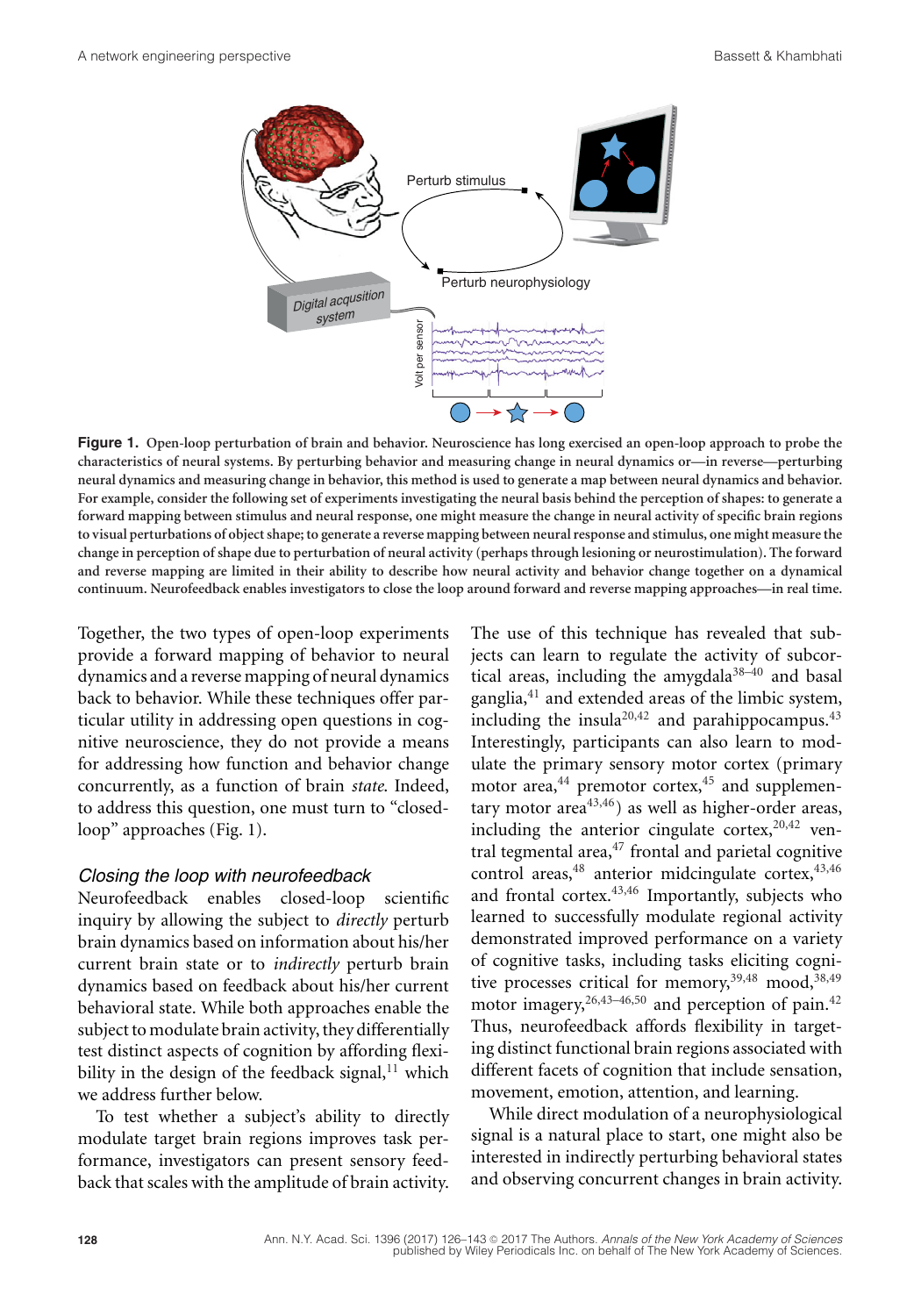Consider examining how the brain dynamically recruits different areas to perform easy versus difficult behavioral tasks—investigators can alter task complexity on the fly based on the amount of activity in the target brain region. To perform this real-time decoding and mapping of brain activation to behavior, neuroscientists have begun employing machine learning tools that link general linear models with multivariate pattern analysis. $11,51,52$ Briefly, a typical neurofeedback study utilizing these tools would implement the following general process: train a statistical model that discriminates patterns of brain activation in response to different stimuli, present the subject with a stimulus, ask the subject to perform a mental operation based on the stimulus, decode the altered pattern of brain activity using the statistical model, adjust the stimulus on the basis of the new brain state, and have the subject repeat the mental operation. The ability to perturb behavioral state based on underlying brain dynamics has immense utility in revealing functional mechanisms underlying changes in behavior.<sup>53</sup> Indeed, recent applications of this technique have yielded critical insights into the mechanisms of attention<sup>54,55</sup> by altering task complexity during decoded states of attentional lapses.<sup>56</sup>

## *Learning strategies in neurofeedback training*

Exactly how participants learn to regulate regional activity in response to neurofeedback remains incompletely understood. To date, efforts have focused on two complementary strategies. In the first, the participant is provided with cognitive tasks that facilitate the activation of the target region, while in the second, the participant is simply provided with the feedback of regional activation and encouraged to identify his/her own strategy to modulate it. The two techniques have distinct advantages in the study of human cognition.

The earliest work in this field implemented the first approach by providing subjects with instructions to perform mental imagery by imagining the perceptual experience associated with the functional role of the target brain region.<sup>21,42,50</sup> For example, to activate motor processing areas, one might picture oneself moving a limb, while to activate attention processing areas, one might concentrate on the given task. Evidence suggests that, when given such instructions, subjects display improved modulation of the target brain area within a day of training.<sup>26</sup> Put simply, learning to self-regulate brain activity is akin to learning any other skill.<sup>41</sup> When given physiological feedback in addition to a recommended modulation strategy, evidence suggests that subjects display increased performance on related cognitive tasks in comparison to the scenario in which subjects are only given the modulation strategy.<sup>42</sup>

## *Nonstrategic training of neurofeedback*

Despite the apparent utility of a cognitive modulation strategy, it is also useful to understand to what degree subjects can volitionally modulate brain dynamics. Can subjects simply learn to modulate brain activity when given no pointers as to *how* to enhance the activity of the target region? Such a capability would be vital in modulating brain activity or connectivity in regions for which we cannot articulate a strategy. These possibilities open up a new realm of scientific investigation that could be particularly helpful in the study of neurological and psychiatric disorders with potentially discordant mappings of functional brain areas $57$  or in tuning the temporal architecture of brain activity in healthy individuals.58 Studies demonstrate that, even when explicit instructions or strategies are not provided, subjects can search for an effective strategy to selfregulate functional brain dynamics.<sup>26,38,47,57</sup> Such open-ended experimentation is especially powerful for investigating how subjects employ unique strategies to modulate brain dynamics.<sup>38,40,57</sup> Indeed, it is of interest to explicitly map individual variability in the chosen control strategy to the subjects' ability to modulate target brain areas. Understanding the relationship between cognitive strategy and effective modulation could inform experimental approaches to fine-tune the mapping between cognitive processes and functional brain regions (Fig. 2).

## *Probing cognitive abilities and disabilities*

Broadly, direct and indirect neurofeedback are profoundly robust in their ability to modulate brain dynamics. Furthermore, they provide a systematic approach to query functional mechanisms of cognition that are often elusive in open-loop methods of investigation. By engineering the feedback signal, neurofeedback investigators can flexibly design novel experimental paradigms to study the role of cognition in single brain areas or across multiple brain areas in tandem. This practice has already demonstrated the ability to direct neurofeedback to more focal targets<sup>39,40,44,59–61</sup> or to perturb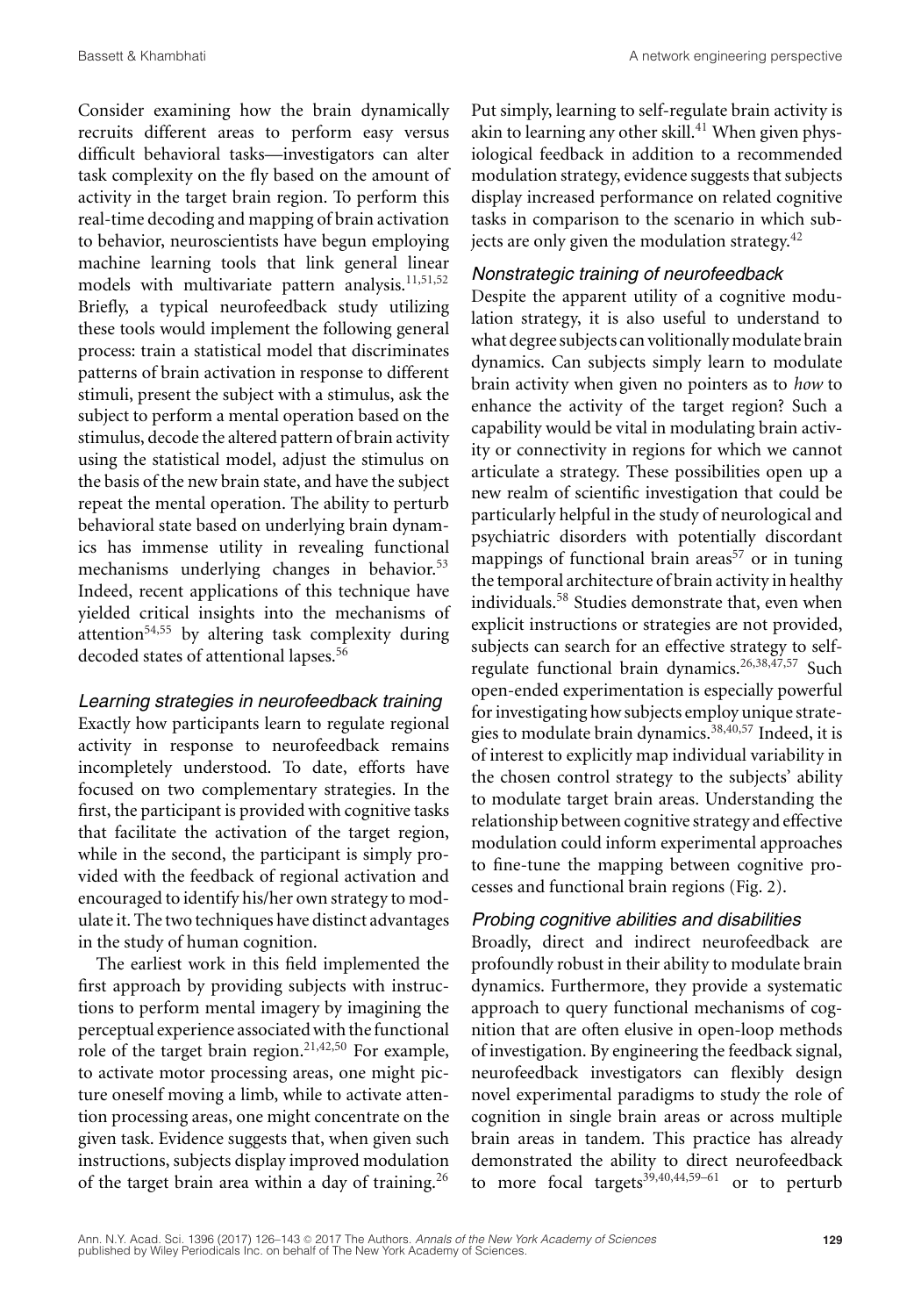

**Figure 2. Probing cognitive state with neurofeedback. Indirect perturbation of behavioral state using neurofeedback is a powerful technique to probe the cognitive state space in individuals. Suppose that one wanted to learn the neural basis underlying spatial reasoning ability using a mental manipulation task. (A) The experimenter could present the subject with a circle and a star shape, and ask the subject to observe the stimuli and mentally imagine the circle morphing into a star. Meanwhile, a statistical model could be trained to capture the voxel activation pattern pertaining to the imagined shapes. (B) To probe and quantify the subject's thought process associated with mental manipulation, the experimenter might display the circle to the subject and ask the subject to use his or her mind to manipulate the object into a star. Using the shape-based model of voxel activation, the experiment could decode the mentally visualized shape from the voxel activation pattern—in real time—and feed the current state of the imagined shape back to the subject. By tracking how subjects explore the cognitive state space while learning how to perform mental operations during a task, investigators could map how individuals use different cognitive strategies to accomplish the task and could further map the distinct neural drivers of these strategies.**

dynamics across more distributed targets.<sup>43,46,62</sup> In addition, the difficulty of the neurofeedback training can be titrated to affect a specific change on both attentional circuits and regions devoted to internally directed cognition.<sup>63</sup> Particularly exciting applications to cognition include the revelation of associative learning in early visual areas,<sup>64</sup> visual perceptual learning induced by decoded functional magnetic resonance imaging  $(fMRI)$  neurofeedback,<sup>65</sup> and the sensitivity of these learning processes to the subject's state.  $66,67$ 

In addition to functioning as a probe for healthy human cognition, neurofeedback can also be used to identify and potentially treat cognitive disabilities. Particularly in populations with impaired mental health, neurofeedback enables the clinical study of mechanisms of dysfunction in neurologic and psychiatric disorders, and it also has the potential to provide noninvasive therapies to minimize the symptoms of such disorders. $\frac{53}{3}$  Indeed, soon after its introduction in the late  $1960s$ ,  $12,13$  neurofeedback was popularized in clinical contexts. Studies demonstrated its therapeutic potential in managing epilepsy, $14,15$  treating attention-deficit/hyperactivity disorder, $16,18$  and enhancing rehabilitation following stroke.<sup>17</sup> Initially, these pioneering studies were limited to electroencephalography (EEG), but with more recent advances in other noninvasive imaging techniques, the tools have been translated to realtime fMRI.<sup>68</sup> Over the last few years, neurofeedback with real-time fMRI has been used to study schizophrenia,<sup>57,60</sup> depression,<sup>39</sup> obesity,<sup>61</sup> and addiction.62,69 While direct neurofeedback is used to improve patients' ability to self-regulate target brain areas and reduce clinical symptoms,<sup>70</sup> indirect neurofeedback is used to study functional dynamics underlying the different cognitive strategies used by healthy subjects and patients to modulate activity in dysfunctional brain regions.<sup>57,71</sup> By using indirect neurofeedback tomap cognitive differences between healthy subjects and patients, clinicians may be able to use behaviorally driven approaches to better diagnose individuals with disabilities and mental illness.

#### *Advancing neurofeedback technology*

Neurofeedback has yielded critical insights into cognitive function and dysfunction and is now ripe for innovation as neuroscience evolves toward understanding cognition in the broader context of brain *networks*. <sup>33</sup> Indeed, the emerging view of the brain as a network in the mathematical sense has been supported by a growing empirical ability to measure brain activity over a variety of spatial and temporal scales.30,32 Novel imaging technologies have continued to elucidate a hierarchical organization of the brain, $72,73$  ranging from the scale of individual neurons and neuronal populations to that of specialized large-scale functional areas.<sup>74</sup> Bridging the computational units at each scale are complex patterns of structural links facilitating the transmission and processing of information that support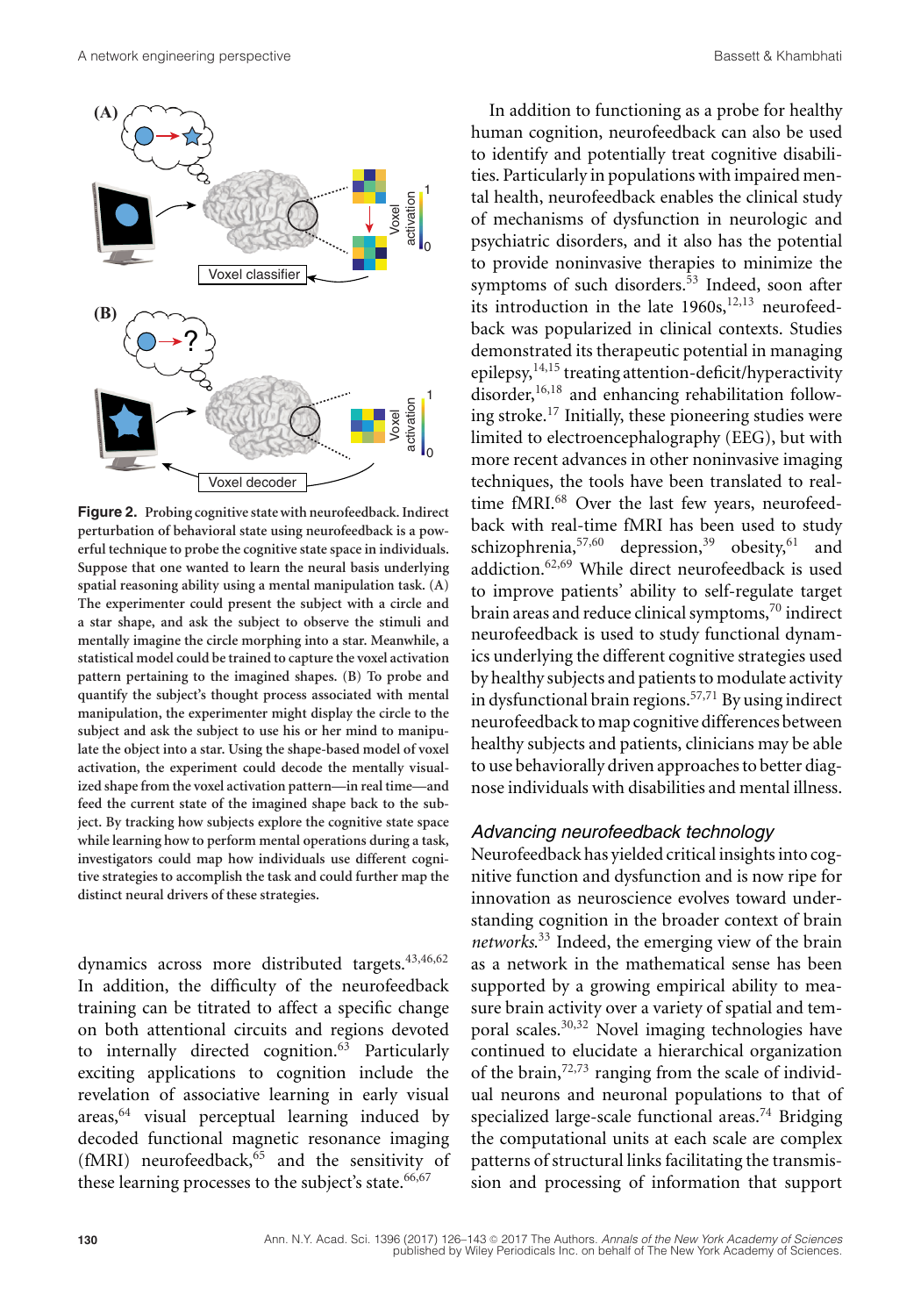cognition and behavior.<sup>29</sup> This hierarchical, multiscale network architecture of the brain brings with it unique opportunities for the use of neurofeedback in understanding cognition.

Although prior work demonstrated that neurofeedback is effective in modulating dynamics of (1) individual neurons at submillimeter resolution and fast time scales,<sup>75,76</sup> (2) millimeter-scale neuronal populations through oscillatory rhythms,<sup>58</sup> and (3) macroscale functional domains at slow time scales,<sup>59,68</sup> modulating the way in which brain regions functionally interact is now becoming a tractable frontier. Using statistical models to measure functional connectivity and to construct an effective feedback signal for modulation, several studies demonstrated that subjects can directly perturb functional interactions between brain regions with fMRI-<sup>77-81</sup> and EEG-based neurofeedback.<sup>82-84</sup> Moreover, the feedback signal can be adapted to perturb the dynamics of individual connections $80,81$  or large groups of connections $77-79$  simultaneously.

While neurofeedback can perturb dynamics at different stages and spatial scales of functional processing, equally important is understanding how perturbations can have far-reaching impact on functional dynamics in non-targeted brain areas. Several studies identify changes in functional connectivity between the neurofeedback target and other brain regions.26,47,60,61,85–90 Other studies demonstrate changes in functional connectivity between pairs of regions completely outside of the area targeted by neurofeedback.26,85,87–89,91 Moreover, the observed changes in functional connectivity can be complex: upregulating or downregulating target brain regions may increase functional interactions between some brain regions and may decrease functional interactions between other brain regions.<sup>87</sup>

Taken together, these findings underscore the potential complexity of the effect of neurofeedback on the brain. Yet, to date, little attention has been given to establishing a framework for predicting the impact of neurofeedback on broader network function. Building such a framework is critical for the improvement of feedback paradigms built to identify neurophysiological drivers of cognition and to treat neurological and psychiatric disorders while minimizing side effects. In the following section, we discuss the potential utility of network neuroscience in providing just such a framework.

#### **Network neuroscience**

At the confluence of neuroscience, engineering, and physics lies *network neuroscience*, a burgeoning field that offers a framework for describing brain circuitry at macro- and microscales.<sup>92</sup> Drawing upon fundamental tools from graph theory,  $93,94$  network scientists identify important features among elements of a system and measure similarity between these elements—based on these features—to synthesize models that describe an "ecosystem" of interrelated parts.95,96 These models can be probed and perturbed to understand how an individual element or a group of elements influences the system as a whole. $97,98$  This formalism can be used to study how elements of the brain (nodes) structurally or functionally link (edges) to one another and support behavior and cognition in health and disease.<sup>99,100</sup> To construct brain graphs,<sup>30</sup> one can measure structural links between brain regions, such as those composed of macroscale white-matter fibers or microscale synaptic connections. Alternatively, one can measure functional links between brain regions, such as those estimated by similarity in brain dynamics. The pattern of edges between nodes can then be studied mathematically as a graph.<sup>30,32,33</sup>

## *Mathematical underpinnings of network science*

Formally, a graph *G* consists of a set of *N* nodes *V* and a set of  $N \times (N-1)$  edges  $\mathcal{E}^{\{93,94\}}$ . To tabulate the strength of edges between network nodes, one can construct an  $N \times N$  adjacency matrix **A** in which the entry at row *i* and column *j* refers to the weight of the edge between node *i* and node *j*. Multilayer networks extend the notion of a static graph to a higher-dimensional graph<sup>101</sup> —where nodes or edges change with condition or time, as in the case of dynamic functional brain networks $101-106$  —and are represented by an  $N \times N \times T$  adjacency tensor with *N* nodes and *T* layers.<sup>107</sup> Using the adjacency matrix formulation, one can compute local, mesoscale, and global statistics to quantify the topological and topographical properties of brain graphs (Fig. 3). On the whole, these graph statistics can provide information about how neural information is represented, processed, and communicated between brain regions.

Local graph measures tell us about the nature of connections from a given node or between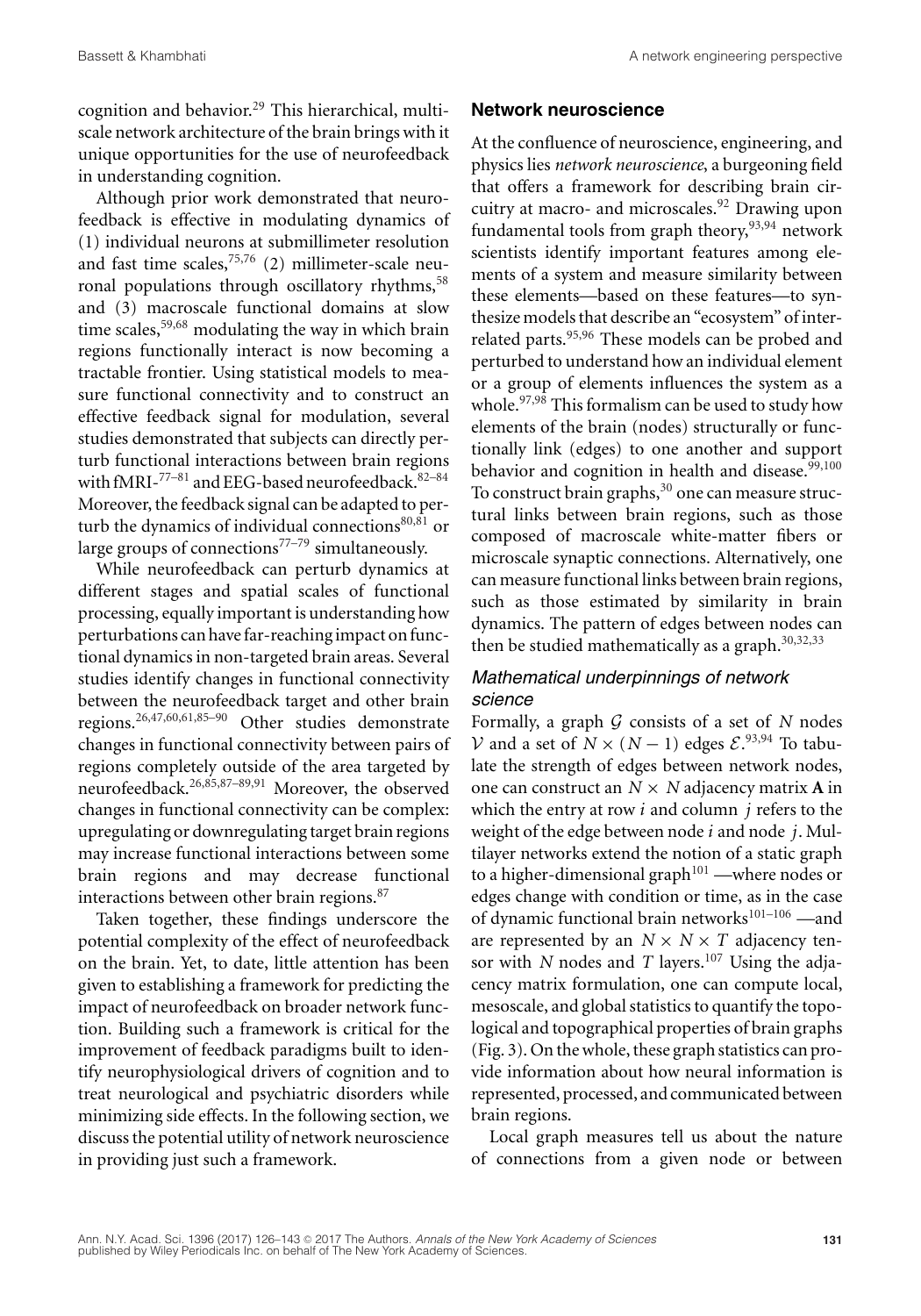

Figure 3. Multiscale topology in brain networks. Brain networks have unique organizing principles at local, meso-, and global scales **that provide information about how neural information is represented, processed, and communicated between brain regions. Brain networks are modeled as a collection of nodes—representing regions of interest with presumably coherent functional responsibilities —and edges—structural connections or functional interactions between brain regions. (A) Node centrality describes the importance of individual nodes in terms of their connectivity relative to other nodes in the network. Nodes with more connections or stronger edges tend to be hubs (red), while nodes with fewer connections tend to be isolated (blue). (B) Clustering coefficient, a measure of connectivity between the neighbors of a node, is another local measure of network topology. Unlike network topologies with strong hubness qualities, as in (A), networks with strong clustering coefficient demonstrate a high density of triangles that is believed to facilitate local information processing. (C) Modularity is a mesoscale topological property that captures communities of nodes that are tightly connected to one another and weakly connected to nodes in other communities. Modular organization underlies a rich functional specialization within individual communities. Here, nodes of different communities are colored red, blue, or pink. (D) Networks with core–periphery structure exhibit a set of tightly connected nodes (core; red) sparsely connected to a set of isolated nodes (periphery; blue). This organization is in stark contrast to the modular organization in (C). The core–periphery architecture is a characteristic of networks that integrate information from isolated regions in a central area. Adapted with permission from Ref. 127.**

neighbors of that node. One simple, yet important, local statistic of a node is *centrality*—how influential a node is in the context of the broader network.<sup>95</sup> Centrality can take many forms, such as *degree*, the number of edges connected to the node (Fig. 3A), or *betweenness*, the number of shortest paths between any two nodes that must cross the node in question. Degree centrality has been particularly useful in identifying hubs of neural processing that interact with many different brain regions.<sup>97,108,109</sup> A second local statistic that is often used to describe brain graphs is the *clustering coefficient* —the fraction of a node's neighbors that are also connected to one another $110$  (Fig. 3B). The clustering coefficient describes topological organization thought to underlie local processing of neural information.<sup>111,112</sup>

At the mesoscale, one can quantify the tendency of brain regions to form *communities* —tightly connected groups of nodes that have more connections to one another than to other groups of nodes<sup>113,114</sup> (Fig. 3C). This modular architecture is thought to support the brain's segregation into functionally specialized units.<sup>33,115,116</sup> Brain graphs can also exhibit *core–periphery* structure, in which a densely interconnected group of core nodes is connected to a sparsely interconnected group of peripheral nodes<sup>117,118</sup> (Fig. 3D). The core-periphery network structure has been studied for its role in explaining domain-general versus domain-specific processing of brain areas, $119$  in which specialized neural processing in peripheral regions is integrated by a strongly connected core to support higher-order cognition in learning<sup>104,120</sup> and language.<sup>106</sup>

Finally, global statistics provide a summary of network topology. For brain networks, the *characteristic path length* —average shortest path between all node pairs $95$ —is thought to measure how easily neural information can be transferred between brain regions. Brains with shorter path lengths are thought to transfer information more efficiently than brain networks with longer path lengths, $121$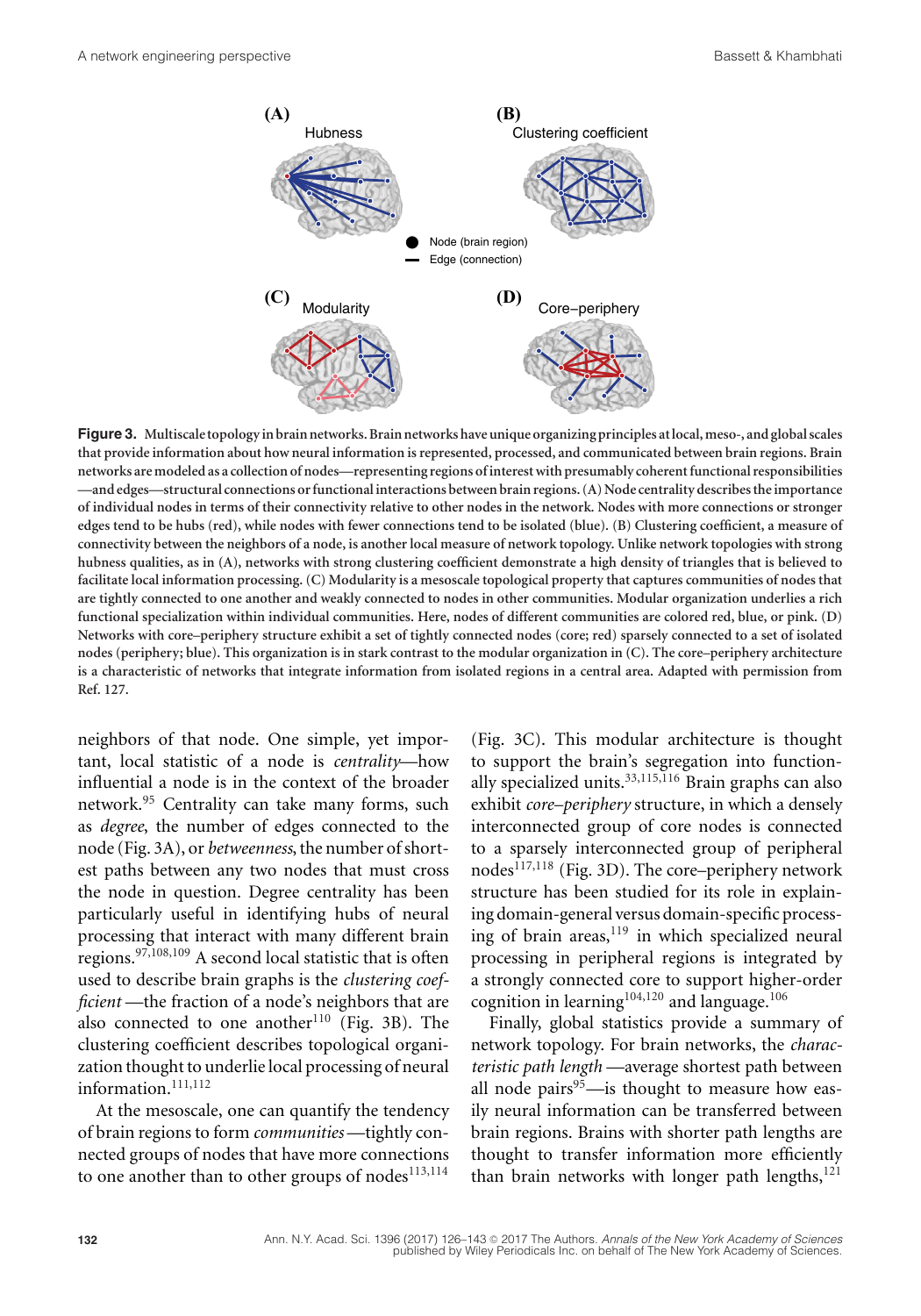thereby leading to greater intelligence.<sup>122</sup> A similar, dynamical measure of information transfer that has been of recent interest is*synchronizability*—the ease with which dynamics at each node can synchronize based on the arrangement of edges.<sup>123</sup> Synchronizability has also been studied in the context of graph robustness and vulnerability to random and targeted attacks to nodes.<sup>124</sup> In brain networks, synchronizability is thought to be maintained between a critical boundary of order and disorder.<sup>125</sup>

It is important to remember that each statistic is sensitive to network phenomena of a specific scale, and a comprehensive, multiscale quantification of brain network topology requires integration of the output of these measures.<sup>120</sup> For instance, local information processing at hub nodes might be projected broadly to mesoscale modules for functionspecific processing that might require globally short path lengths to ultimately integrate and bind the information of each module.<sup>100</sup> This framework can be used to query how different elements across multiple scales of network architecture contribute to the processes underlying human cognition.<sup>126</sup>

#### *Cognitive network neuroscience*

Graph theoretic approaches for understanding cognition have become increasingly popular over the past decade, largely due to their utility in describing the interregional relationships between neural processing units elicited by cognitively demanding tasks.<sup>105</sup> Application of graph theory to noninvasive brain imaging in humans has yielded critical insight into mechanisms of intelligence, linguistic processing, attention, decision making, learning, memory, and cognitive control.<sup>100,126</sup> Pragmatically, it is useful to separate these insights into those produced by structural brain networks<sup>35,128</sup> and those produced by functional brain networks.<sup>97,125</sup>

First, structural brain networks constructed from diffusion-weighted imaging of white-matter fiber pathways<sup>35,36</sup> describe the fundamental scaffolding upon which functional brain networks operate. $115$ Because of their potential role in constraining functional brain dynamics, $129,130$  structural brain networks are thought to play important roles in shaping our basic cognitive abilities—such as processing speed, working memory, motor skills, and task switching.<sup>126</sup> For example, longitudinal structural imaging has revealed localized changes in network microarchitecture associated with learning new skills,131,132 and moreover that the strength of structural connections between task-relevant brain regions predicts individual differences in the rate at which those skills are learned.<sup>133</sup> The relevance of structural connectivity for cognition extends to clinical cohorts. For example, patients with anatomical disruptions caused by traumatic brain injury exhibit structural network changes—such as a lengthening of the shortest path length—that are associated with decreased performance on tasks that required switching and inhibition of cognitive resources.<sup>134</sup>

While structural brain networks reveal important correlates of cognitive ability, a more nuanced dissection of cognitive processing also requires the use of functional imaging methods. Functional brain networks provide a glimpse into network *processes* (as opposed to structures) that support cognitive function. One recent study highlighted the importance of functional network topology for cognition by tracking longitudinal changes in the behavior of patients with traumatic brain injury; patients with lesions in brain regions that connected to several functional modules exhibited more widespread cognitive deficits compared with patients with lesions in network hubs.<sup>135</sup> Patients with traumatic injury also exhibit distributed increases in connectivity during the Stroop task—which requires switching of cognitive resources—that is associated with reduced performance on the task.<sup>136</sup> In healthy individuals, differences in global connectivity from specific cognitive control areas predict fluid intelligence.<sup>137</sup> Beyond the performance of a single task, evidence suggests that functional brain networks also reconfigure as individuals traverse different cognitive states<sup>125</sup> and that the flexibility of this reconfiguration can be used to predict learning in future training sessions.<sup>36</sup>

Together, these studies underscore the role of network topology and network dynamics as fundamental mechanisms of cognition. Such insights lay the groundwork for exploring how neurofeedback can be used to perturb network properties and thereby more effectively probe drivers of cognition.

# *Linking neurofeedback to network neuroscience*

In the preceeding sections, we explored state-of-theart capabilities in neurofeedback to perturb brain dynamics, and we introduced a robust framework in network neuroscience for studying the interactions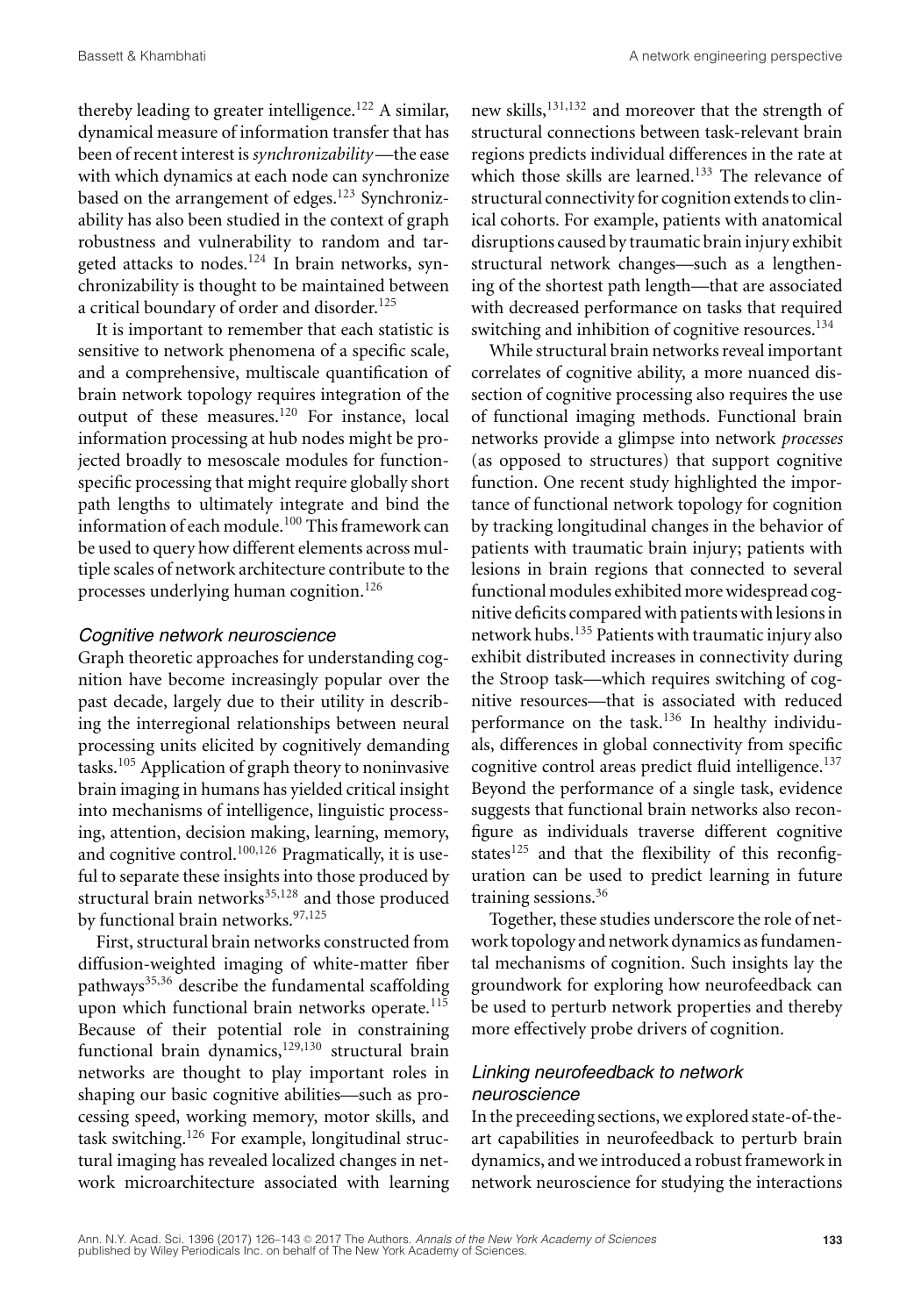between brain dynamics and the structural networks from which these dynamics originate. Here, we begin to address how the thoughtful integration of neurofeedback and network neuroscience could enhance the study of cognition.

In principle, network neuroscience can be used to identify target brain regions for neurofeedback. Evidence suggests that neurofeedback is differentially effective in distinct brain areas.<sup>138</sup> While initial interpretations suggested that this differential effectiveness is due to the inherent differences in the types of cognitive processes that brain regions perform, a second possible explanation is that brain areas are differentially sensitive to neurofeedback based on their connectivity profile. It is intuitively plausible, for example, that regions of the brain that are densely functionally connected with one another (such as the default mode) will be easier to control as a collective—owing to the breadth of potential control mechanisms $^{139}$  and cognitive strategies than regions of the brain that are sparsely functionally connected (such as the frontal pole). It will be interesting in the future to determine whether the connectivity profile of a region, or the complexity of the information it processes, is a better predictor of its response to neurofeedback.

Beyond informing our understanding of the impact of neurofeedback on specific brain areas, network neuroscience can also be used to predict the impact of targeted neurofeedback on other brain regions. For example, structural connectivity or resting-state functional connectivity could pinpoint network hubs, such as cognitive control areas,<sup>140-142</sup> that interact with many other brain areas and serve as a potential target for modulating distributed brain dynamics with neurofeedback. Such a capability could be used to study self-regulating brain dynamics $143$  in cognitive control regions and their effective control of other brain areas as humans switch between distinct tasks.<sup>142</sup> A similar approach might be employed to investigate whether modulating brain regions that integrate functionally distinct network modules $142$ could help subjects better learn tasks that require cooperative or competitive interactions between separate cognitive domains $140$ —such as visuomotor interactions in novel skill acquisition.<sup>144</sup>

More generally, our ability to connect network topology to cognition offers a critical opportunity to model and predict the effects of neurofeedback on cognition. Simultaneously, advancements in neurofeedback can be used to investigate network drivers of cognition: by designing the appropriate feedback signal, neurofeedback can be engineered to modulate not only brain regions but also specific brain networks. This capability opens new doors to test the ability of subjects to modulate specific network properties: Could a subject be trained to modulate the flexibility of a functional module, the participation of a brain region in multiple modules, or even the characteristic path length of the global network? Our ability to modify the feedback signal to accommodate network statistics could have substantial impact on our understanding of how perturbation of network structure affects cognitive ability. Such a capability would also inform the design of novel intervention strategies for patients with neurological disorders or psychiatric disease characterized by disrupted patterns of functional connectivity.

### *Caveats and future directions*

While the prospect of linking neurofeedback and network neuroscience is promising, it is also important to adopt a measured approach in which we acknowledge the pitfalls and limitations inherent in the techniques. First, a note on interpretability: network statistics quantify graph properties from the theoretical perspective of statistical mechanics and information processing, and thus they require a conceptual leap if connected to neurophysiologic phenomena.145,146 For instance, the relationship between connectivity derived from functional imaging and the amount that two brain regions are in fact *communicating*<sup>147</sup> remains undetermined. Or consider the shortest path between areas in a brain graph: Does the brain utilize shortest paths?<sup>130</sup> Or does it preferentially utilize longer paths or walks? $37,133$  Although novel technologies are needed to help bridge these areas of scientific understanding, we remain optimistic that network neuroscience will provide a dynamical systems-level characterization and understanding of behavioral and cognitive processes.

A second crucial caveat relates to the importance of distinguishing between correlation and causation. A substantial body of work now demonstrates that network measures can be good predictors of cognitive ability based on their degree of correlation to performance metrics. However, these predictions do not equate to *causation*. In fact, explicitly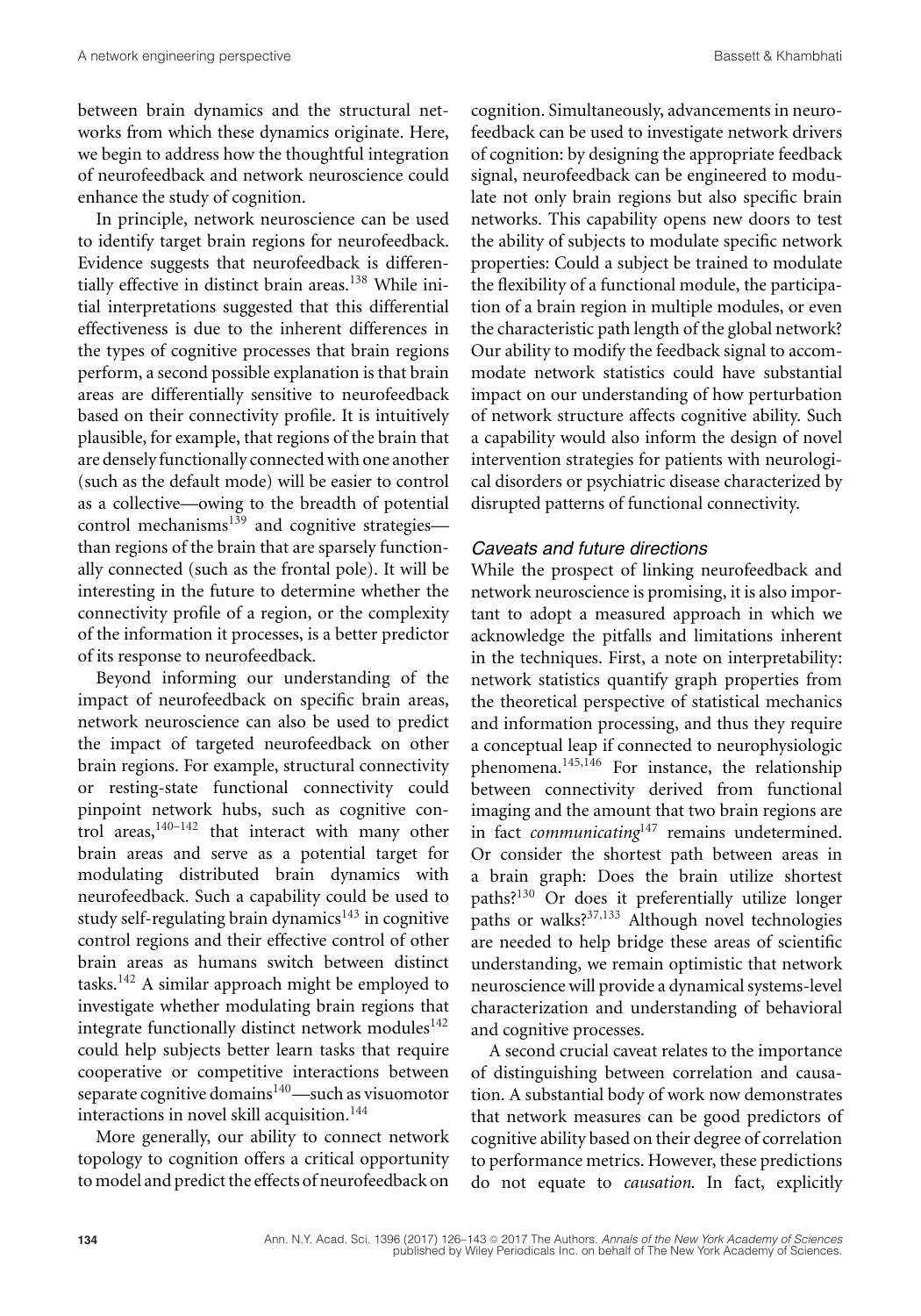identifying causation will require a coupling between neurofeedback and network-based approaches to the study of cognition: by modulating network topology with neurofeedback and evaluating the concurrent change in task performance, we can begin to understand causal effects of network architecture on cognition.

A third and very fundamental consideration relates to the question of whether neurofeedback can be truly targeted to a single region or whether it only ever activates a distributed network. In truth, knowing the degree to which a specific neurofeedback paradigm targets a single region versus many regions remains challenging, and this uncertainty is an important consideration for studies seeking to combine network approaches and neurofeedback training. For example, prior work demonstrates the ability of subjects to regulate brain activity in spatially confined brain regions.<sup>59</sup> Specifically, they show that, with training, activation was significantly increased within a predefined target area (somatomotor cortex) relative to the rest of the brain, an observation that suggests that spatial specificity may be achieved with neurofeedback. More recent work confirmed the hypothesis that functional connectivity from the target brain region (ventral tegmental area) to adjoining brain regions is directly caused by volitional activation of the target and not mediated by practice with or without false neurofeedback.<sup>47</sup> Thus, they reason that changes in network connectivity are due to the successful perturbation of the target and not associated with the task. This observation, however, still leaves open the question of whether increased functional connectivity occurred in successful perturbations during training or as a result of posttest perturbation. Other work has developed techniques to study the differential effects of perturbation during training and perturbation after training (transfer) on functional connectivity.<sup>89</sup> Comparing functional connections stemming from the neurofeedback target, they found more distributed changes during training and specific changes during transfer. These studies present evidence that (1) neurofeedback can activate spatially confined brain regions, (2) target activation and the resulting increase in functional connectivity can be directly related to successful neurofeedback, and (3) methodological innovations are capable of teasing apart changes in functional connectivity due to training perturbations versus transfer perturbations. Nevertheless, it will be important in the future to understand the degree of targeting possible in any given neurofeedback training paradigm, as well as in any given subject, when considering informing such experiments with predictions from network science.

Perhaps most importantly, the possibility of revealing causal relationships between network architecture and cognition with neurofeedback also supports the potential to build computational models or theories of brain network function from first principles.<sup>148,149</sup> Setting aside characterization and description, and even setting aside correlative approaches to link brain network function to observable behavioral variables, models and theories provide mechanistic understanding<sup>150</sup> and the ability to generalize inferences to unseen scenarios. What might such a model or theory look like? In the following section, we discuss the potential utility of network control theory in providing just such a model.

# **Network control theory: a tool to predict impact of modulation**

Network control theory is a mathematical modeling framework that addresses the question of how energetic input to a node in a network affects the dynamics of the networked system.<sup>151,152</sup> Stemming from early work in the 1970s on *structural controllability*, <sup>153</sup> the theory is built on two pillars: a model of the system's dynamics and an estimate of the system's network structure.<sup>154</sup> In contrast, graph theory stands on only one of these pillars (the network structure) and is devoid of the other (a model of system dynamics). These differences in the nature of the two theories directly affect how they can be used:<sup>142,155</sup> graph theory provides descriptive statistics of a network's organization, while network control theory provides a prediction of how the change in energy at a node will alter the system's dynamics. While graph theory offers tools for characterization, network control theory posits a mechanism for system function.

Traditionally, network control theory stems from the older field of simply *control theory*, which has been used to inform the control of robotic, technological, and mechanical systems. The simple difference between control theory and network control theory is that network control theory deals with the application of control theory to systems characterized by complex interconnection patterns.<sup>151,152</sup>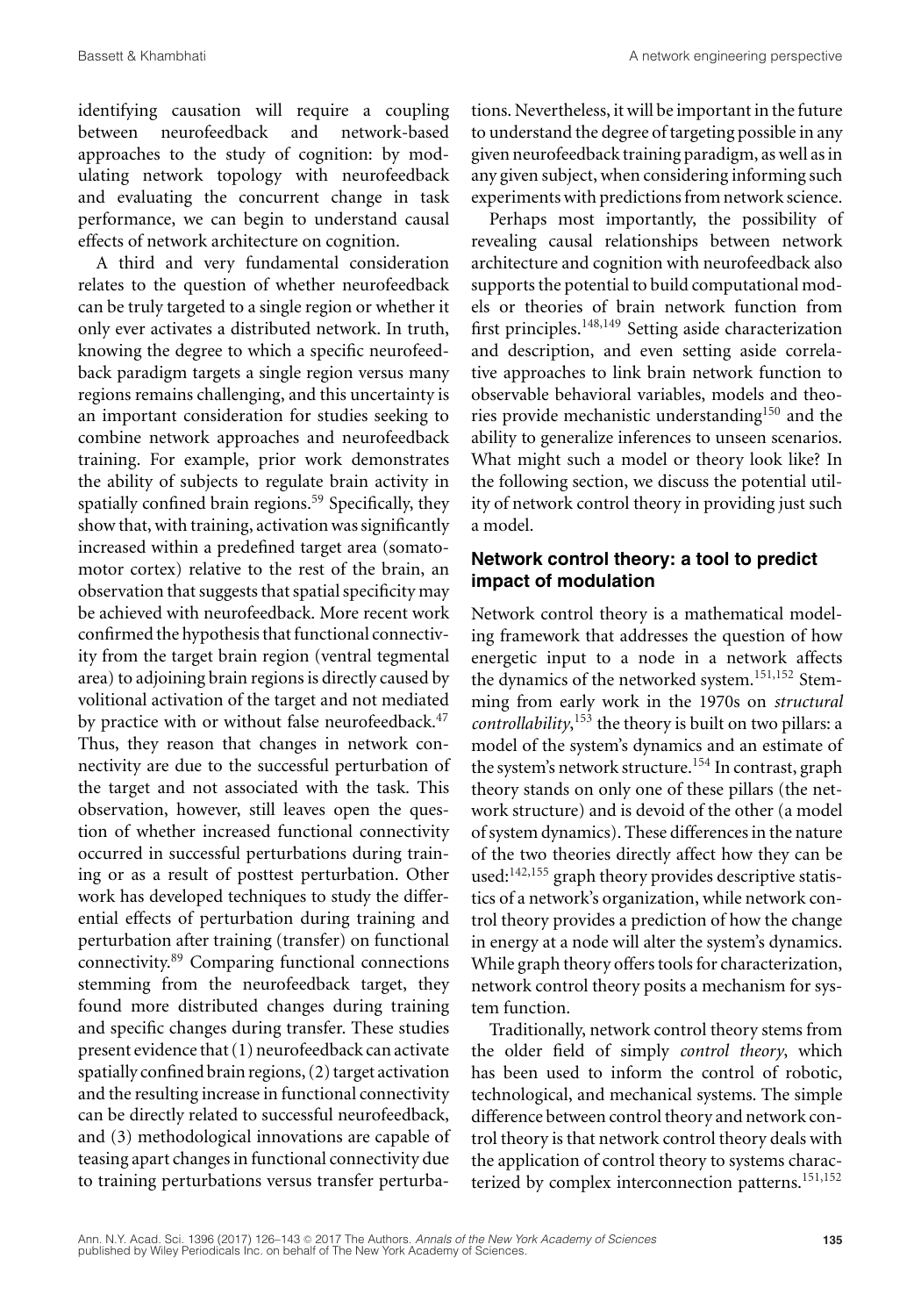These patterns significantly affect the control strategies that a system can perform or respond to and further affect the energy required for certain control goals. In the realm of neuroscience, network control theory therefore differs from neural control engineering more generally<sup>156</sup> in its explicit treatment of brain network architecture.

#### *A few relevant concepts and tools*

In a brain, questions of control can be separated into two types: (1) how does the brain control its own dynamics and (2) how can brain dynamics be controlled via external intervention. When applied to the former question, network control theory can offer insights into cognitive control,  $157$ decision making, and other forms of executive function.142,158 When applied to the latter, network control theory can inform the use of neural modulation via neurofeedback or brain stimulation,  $34,159$ the development of cognitive tasks for explicit tuning of brain dynamics, and the understanding of how sensory stimuli impact those dynamics.

To address both types of questions regarding internal and external control, one needs to begin by writing down the two pillars of the theory: a model of the system's dynamics and an estimate of the system's network structure. A simple first step is to use a discrete-time, time-invariant, noisefree model of system dynamics<sup>129,160</sup> and a structural network estimated from diffusion imaging tractography in humans,  $35$  representing the whitematter pathways crisscrossing cortical and subcortical areas. Of course, these choices are accompanied by model assumptions and caveats associated with the empirical data, both of which need to be acknowledged. (See next section for an explicit treatment of these topics.) Nevertheless, they remain a useful starting point for the application of the theory to human neuroscience.

Within this framework, network control theory offers a few important concepts and tools. The first important concept is that of *controllability*, which indicates whether a system can be moved from a specified initial state to a specified final state with finite energy and in finite time.<sup>151</sup> In initial applications of these algorithms to noninvasive structural neuroimaging data in humans, evidence suggests that the human brain is practically impossible to control from energy injected into a single brain region.<sup>142</sup> This result motivates a more nuanced



**Figure 4. Brain network controllers drive transitions between dynamical states. To accomplish behavioral and cognitive goals, brain networks internally navigate a complex space of dynamical states. Stable brain states may lie in basins of local minimum energy—requiring the brain to expend metabolic energy to move over high-energy peaks when transitioning from the current state to the next state. Within the space of possible dynamical states, there are easily accessible states and harder-toreach states; in some cases, the accessible states are healthy, while in other cases they may contribute to dysfunction, and similarly for the harder-to-reach states. Two commonly observed control strategies in complex systems are average control and modal control. In average control, highly central nodes navigate the brain toward easy-to-reach states. In contrast, modal control nodes tend to be isolated brain regions that navigate the brain toward hard-to-reach states that may require additional energy expenditure.**<sup>142</sup> **Adapted with permission from Ref. 127.**

assessment of whether there are particular control strategies that are possible for the brain and whether the system is controllable with a larger number of input sites.

In the engineering literature, common control strategies include (1) *average* controllability, which describes the ease with which the system can be moved to nearby states on the energy landscape; (2) *modal* controllability, which describes the ease with which the system can be moved to distant states on the energy landscape; and (3) *boundary* controllability, which describes the ease with which modules in the network can be coupled or decoupled.<sup>152</sup> In applications to human diffusion imaging data, these concepts have proven useful in offering structural explanations for the areas that affect cognitive control<sup>142,158</sup> and the impact of stimulation to the target brain region.<sup>34</sup> An even finer account of the brain's dynamics can be obtained by studying the exact transitions from one brain state to another, with assumptions on the need to minimize energy of transitions and minimize the distance that the brain traverses through state space to affect the transition<sup>155</sup> (Fig. 4). Applications of these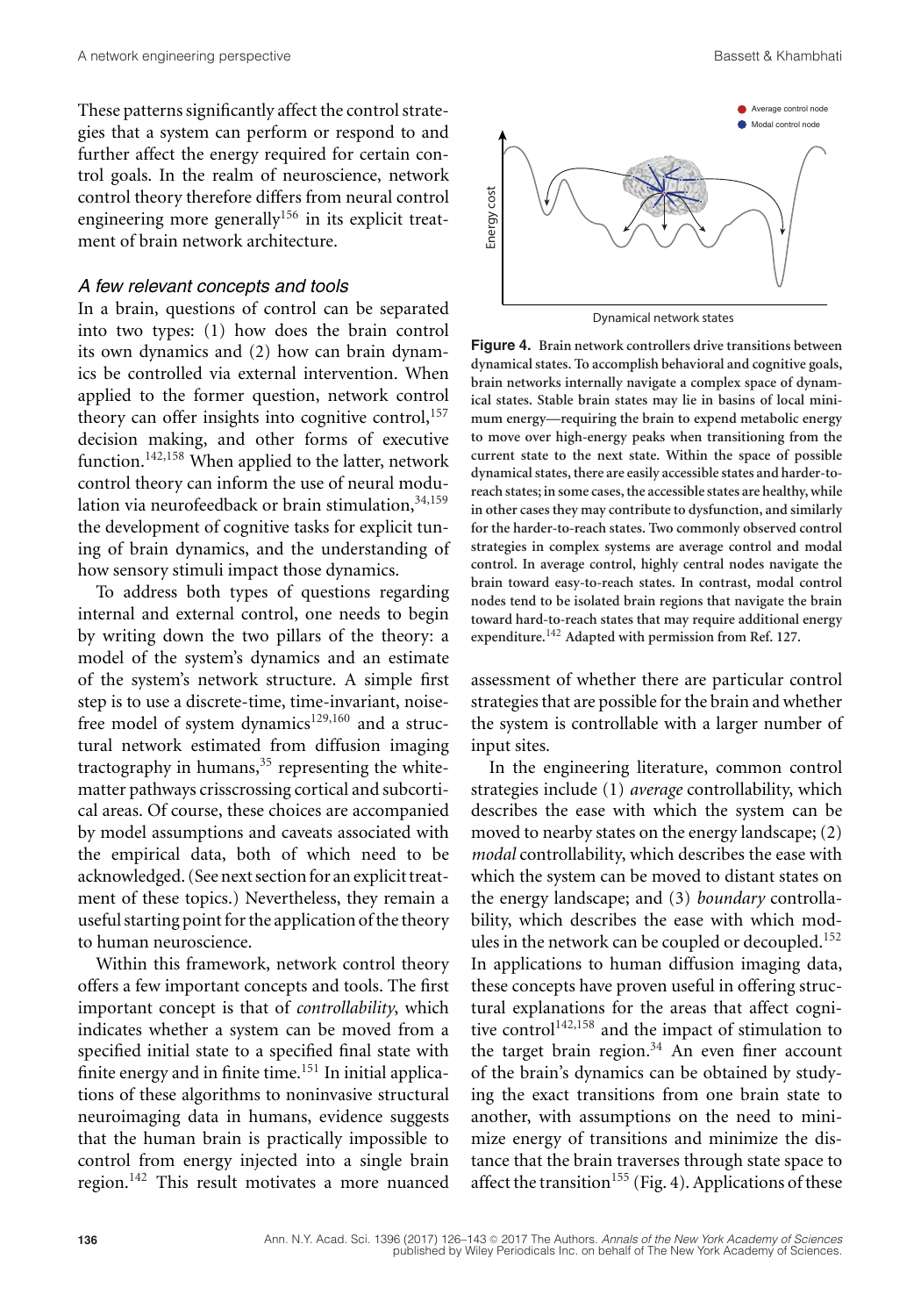algorithms to human diffusion imaging data have offered an explanation for the anatomical structure of the brain's default mode network<sup>155</sup> and a prediction of which regions in the network are most likely to assist in a given state transition.<sup>155,161</sup>

# *Limitations, caveats, and extensions of network control theory*

Because network control theory is fundamentally a modeling endeavor, it is important to consider model assumptions, model validation, and model extension. First, it is important to acknowledge that the model can only be as accurate as the data used to construct it, and thus one must deal with the inherent limitations associated with constructing the anatomical network from diffusion imaging data.162–164 Second, when considering a linear model of system dynamics,<sup>153</sup> the assumption is that brain network dynamics are linear. In the brain, these linear models have preliminary support in empirically measurable dynamics,<sup>129,160</sup> but further work is needed to delineate the breadth of their applicability. Moreover, it is important to note that, if using this linear approach to model nonlinear dynamics (e.g., those observed in EEG and MEG data), the assumption of linearity nevertheless remains true over short time horizons and in the vicinity of the operating point.<sup>165</sup>

If one wishes to expand beyond short time horizons and states surrounding the operating point, then one must consider nonlinear models of brain dynamics.<sup>166</sup> Which nonlinear models might be relevant while remaining theoretically tractable? This is an open question, but one particularly useful approach might be to use system identification to extract the appropriate nonlinear model from real data.<sup>167</sup> Better understanding of control strategies for appropriate nonlinear models of brain dynamics could be particularly important in understanding large-scale circuit function supporting cognition. For example, synchronization dynamics are thought to play a critical role in facilitating the transfer of information between brain regions at the mesoscale,<sup>168</sup> but principles of the brain's endogenous regulation of synchronization remain far from understood. One hypothesis from theoretical physics is that these networks employ a push–pull control strategy in which antagonistic desynchronizing and synchronizing nodes regulate the transfer of information through the network.<sup>169</sup>

By analyzing the functional network topology of focal and distributed (clinically known as secondarily generalized) seizures, recent work demonstrates that desynchronizing and synchronizing brain regions antagonistically regulate the ability for seizures to synchronize network dynamics.<sup>143</sup> Thus, control strategies like push–pull control may be relevant for homeostatic regulation of (nonlinear) synchronization dynamics in the human brain.

Beyond nonlinear extensions, other interesting questions to consider include the possibility that some regions of the state space are inaccessible or pathological, $154$  that the brain may be underactuated in certain states, $170$  and that control can be implemented by distributed as well as focal strategies.<sup>159</sup> Moreover, although structural controllability theory<sup>153</sup> is inherently built on knowledge about the structural connections in a network, it will be interesting in the future to extend these models to statistically estimate the set of either structural or extrasynaptic<sup>171</sup> connections that are being utilized at a particular moment in time and how that set might change as humans perform a cognitively effortful task.

# **Putting it all together: neurofeedback, network neuroscience, and control**

What does network control theory add to the conversation between neurofeedback and network neuroscience? Far from being a third wheel, network control theory in fact offers the theoretical framework in which to predict how the activation of a region (or connection or subgraph) by neurofeedback will affect brain network dynamics, moving the brain into a new mental state and thereby altering intrinsic cognitive processes. Thus, in essence, network control theory offers a theoretical backbone on which to begin formulating ideas about the mechanisms of cognition and begin developing theoretically grounded interventions to target their modulation.

To be a bit more concrete, one could use network control theory to simulate the impact of a change in energy at one (or several) regions (or connections) on the subsequent brain network dynamics. Using this approach, one could identify the constellation of regions and connections that when brought to a specific pattern of activation would have a predictable effect on brain state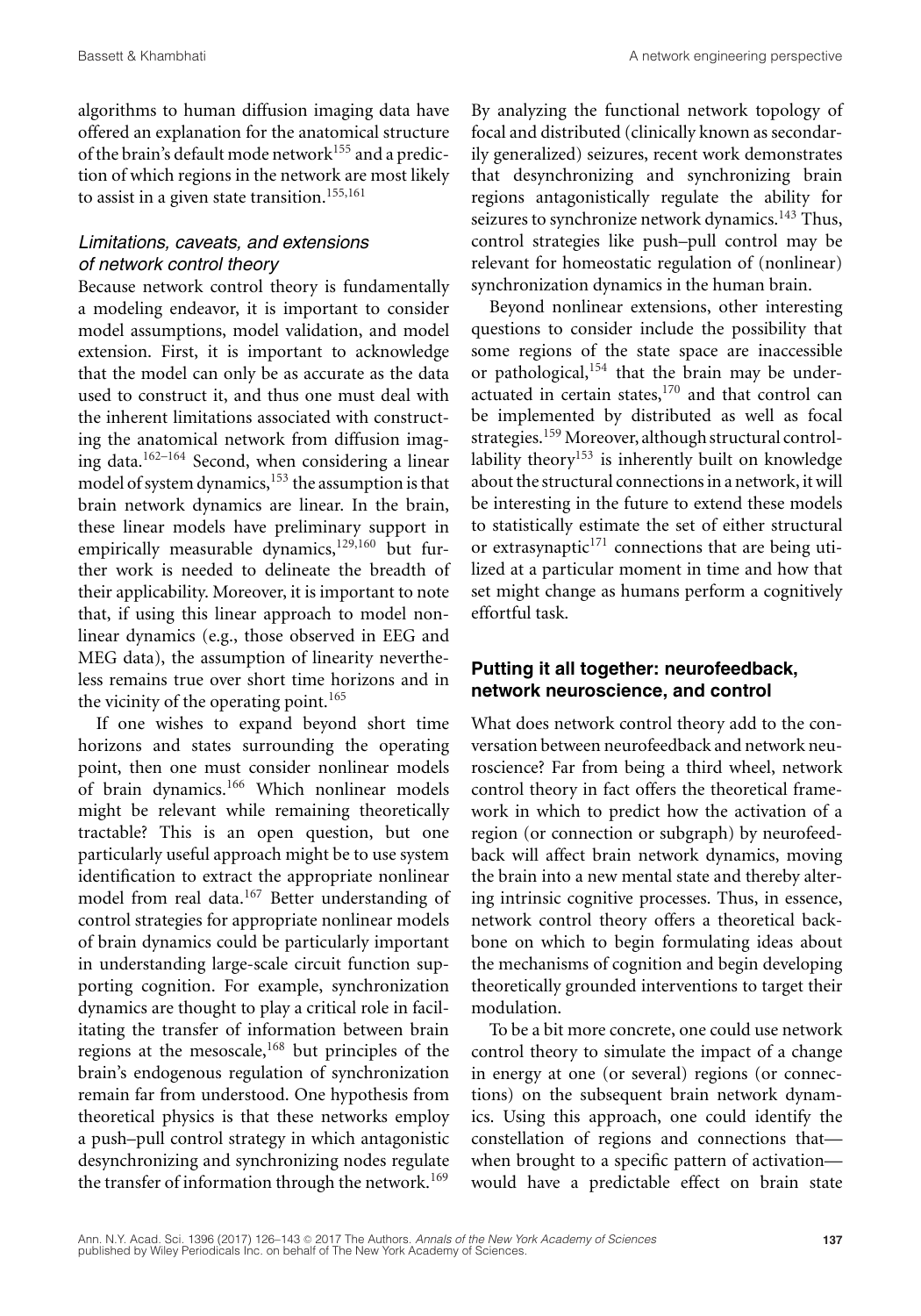

**Figure 5. Self-regulating brain network controllers for cognition. Neurofeedback could be used to teach individuals how to modulate brain activity in important control points that drive changes in dynamical brain state—an experimental tool that would offer tremendous opportunities for studying "cognition dynamics," or the ability to perform specific tasks based on the current brain state. Furthermore, this approach might be used to train individuals with specific cognitive deficits to better manage their ability to perform certain types of tasks. (A) Suppose that individuals could be trained to upregulate the brain's average controller (red node) to assist in navigating different brain states associated with a specific task, such as opening up and reading a book. (B) If the subject has difficulty with switching between tasks—such as reading and doing math—he/she might be trained to upregulate his/her brain's modal controller (blue node) to switch more efficiently. (C) If the subject has difficulty with comprehension or reading aloud, he/she might be trained to upregulate his/her brain boundary controllers between functional modules associated with language and speech.**

(Fig. 5). Then, one could use neurofeedback to produce that pattern of activation, validate the predicted subsequent effect on brain state dynamics, and observe the associated change in cognitive function. In essence, this approach enables a closed loop between theory and experiment, providing a framework in which to develop more general theories of brain function, explain existing empirical data, suggest new directions for empirical research, and inform experimental hypotheses.

Indeed, the confluence of these three disparate disciplines—network control theory, neurofeedback, and network neuroscience—offers much promise in advancing our understanding of human cognition. Both neurofeedback and network neuroscience are well-developed fields at this point, and they are ripe for integration. Network control theory is the newest field of the three, and its integrationwill require careful development, characterization, and validation to reach its full promise. Nevertheless, the potential payoff in terms of obtaining a basic, mechanistic understanding of human cognition, seems at this point to be well worth the effort.

#### **Acknowledgments**

We thank Andrew C. Murphy for helpful feedback on an earlier version of this manuscript. D.S.B. and A.N.K. would like to acknowledge support from the John D. and Catherine T. MacArthur Foundation, the Alfred P. Sloan Foundation, the Army Research Laboratory and the Army Research Office through Contract Numbers W911NF-10-2-0022 and W911NF-14-1-0679, the National Institute of Health (2-R01-DC-009209-11, 1R01HD086888-01, R01-MH107235, R01-MH107703, R01MH109520, 1R01NS099348, and R21-M MH-106799), the Office of Naval Research, and the National Science Foundation (BCS-1441502, CAREER PHY-1554488, BCS-1631550, and CNS-1626008). The content is solely the responsibility of the authors and does not necessarily represent the official views of any of the funding agencies.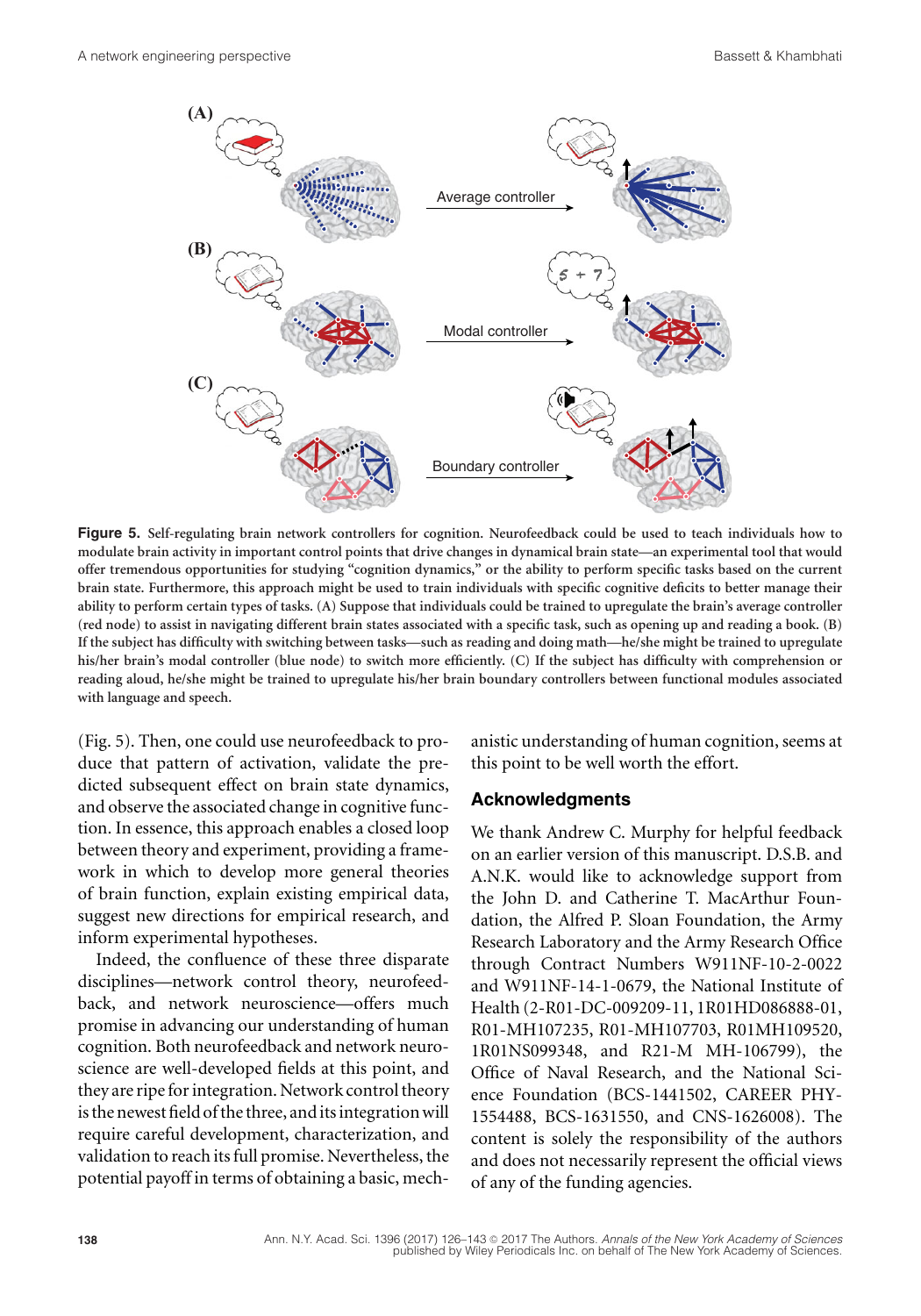# **Competing interests**

The authors declare no competing interests.

#### **References**

- 1. DiLorenzo, D.J. & J.D. Bronzino, Eds. 2007. *Neuroengineering*. CRC Press.
- 2. Buettner, H.M. 1995. Neuroengineering in biological and biosynthetic systems. *Curr. Opin. Biotechnol.* **6:** 225–229.
- 3. Jeong, J.W. *et al.* 2015. Soft materials in neuroengineering for hard problems in neuroscience. *Neuron* **86:** 175–186.
- 4. Moxon, K.A. & G. Foffani. 2015. Brain–machine interfaces beyond neuroprosthetics. *Neuron* **86:** 55–67.
- 5. Robinson, J.T., M. Jorgolli & H. Park. 2013. Nanowire electrodes for high-density stimulation and measurement of neural circuits. *Front. Neural Circuits* **7**: 38.
- 6. Johnson, M.D. *et al.* 2013. Neuromodulation for brain disorders: challenges and opportunities. *IEEE Trans. Biomed. Eng.* **60:** 610–624.
- 7. Bin, H.*et al.* 2013. Grand challenges in mapping the human brain: NSF workshop report. *IEEE Trans. Biomed. Eng.* **60:** 2983–2992.
- 8. Nicolelis, M.A. & M.A. Lebedev. 2009. Principles of neural ensemble physiology underlying the operation of brain– machine interfaces. *Nat. Rev. Neurosci.* **10:** 530–540.
- 9. Lebedev, M.A. & M.A. Nicolelis. 2006. Brain–machine interfaces: past, present and future. *Trends Neurosci.* **29:** 536–546.
- 10. Ordikhani-Seyedlar, M., M.A. Lebedev, H.B. Sorensen & S. Puthusserypady. 2016. Neurofeedback therapy for enhancing visual attention: state-of-the-art and challenges. *Front. Neurosci.* **10:** 352.
- 11. Sulzer, J. *et al.* 2013. Real-time fMRI neurofeedback: progress and challenges. *Neuroimage* **76:** 386–399.
- 12. Nowlis, D. & J. Kamiya. 1970. The control of electroencephalographic alpha rhythms through auditory feedback and the associated mental activity. *Psychophysiology* **6:** 476– 484.
- 13. Kamiya, J. 1971. Biofeedback training in voluntary control of EEG alpha rhythms. *Calif. Med.* **115:** 44.
- 14. Seifert, A.R. & J.F. Lubar. 1975. Reduction of epileptic seizures through EEG biofeedback training. *Biol. Psychol.* **3:** 157–184.
- 15. Lubar, J. & W. Bahler. 1976. Behavioral management of epileptic seizures following EEG biofeedback training of the sensorimotor rhythm. *Biofeedback Self Regul.* **1:** 77– 104.
- 16. Mann, C.A., J.F. Lubar, A.W. Zimmerman, *et al.* 1992. Quantitative analysis of EEG in boys with attention-deficithyperactivity disorder: controlled study with clinical implications. *Pediatr. Neurol.* **8:** 30–36.
- 17. Rozelle, G. & T. Budzynski. 2011. Neurotherapy for stroke rehabilitation: a single case study. *Biofeedback Self Regul.* **20:** 211–228.
- 18. Lubar, J., M. Swartwood, J. Swartwood & P. O'Donnell. 1995. Evaluation of the effectiveness of EEG neurofeedback training for ADHD in a clinical setting as measured by changes in T.O.V.A. scores, behavioral ratings, and WISC-R performance. *Biofeedback Self Regul.* **20:** 83–99.
- 19. Nicholson, A.A. *et al.* 2017. The neurobiology of emotion regulation in posttraumatic stress disorder: amygdala downregulation *via* real-time fMRI neurofeedback. *Hum. Brain Mapp.* **38:** 541–560.
- 20. Weiskopf, N. *et al.* 2003. Physiological self-regulation of regional brain activity using real-time functional magnetic resonance imaging (fMRI): methodology and exemplary data. *Neuroimage* **19:** 577–586.
- 21. DeCharms, R.C. 2007. Reading and controlling human brain activation using real-time functional magnetic resonance imaging. *Trends Cogn. Sci.* **11:** 473–481.
- 22. Rorden, C. & H.-O. Karnath. 2004. Using human brain lesions to infer function: a relic from a past era in the fMRI age? *Nat. Rev. Neurosci.* **5:** 813–819.
- 23. Martin, N.*et al.* 1992. Imaging techniques for cortical functional localization. *Clin. Neurosurg.* **38:** 132–165.
- 24. Sergent, J. 1994. Brain-imaging studies of cognitive functions. *Trends Neurosci.* **17:** 221–227.
- 25. Turner, R. 1994. Magnetic resonance imaging of brain function. *Ann. Neurol.* **35:** 637–638.
- 26. Sepulveda, P. *et al.* 2016. How feedback, motor imagery, and reward influence brain self-regulation using real-time fMRI. *Hum. Brain Mapp.* **37:** 3153–3171.
- 27. Kato, T. 1966. *Perturbation Theory for Linear Operators*. Springer-Verlag, New York: Springer-Verlag.
- 28. Stewart, G.W. & Ji-guang Sun. 1990. *Matrix Perturbation Theory*. Academic Press.
- 29. Sporns, O., G. Tononi & R. Kotter. 2005. The human connectome: a structural description of the human brain. *PLoS Comput. Biol.* **1:** e42.
- 30. Bullmore, E.T. & D.S. Bassett. 2011. Brain graphs: graphical models of the human brain connectome. *Annu. Rev. Clin. Psychol.* **7:** 113–140.
- 31. Matthews, P.M. & A. Hampshire. 2016. Clinical concepts emerging from fMRI functional connectomics. *Neuron* **91:** 511–528.
- 32. Bassett, D.S. & E. Bullmore. 2006. Small-world brain networks. *Neuroscientist* **12:** 512–523.
- 33. Bullmore, E.T. & O. Sporns. 2009. Complex brain networks: graph theoretical analysis of structural and functional systems. *Nat. Rev. Neurosci.* **10:** 186–198.
- 34. Muldoon, S.F. *et al.* 2016. Stimulation-based control of dynamic brain networks. *PLoS Comput. Biol.* **12:** e1005076.
- 35. Hagmann, P. *et al.* 2008. Mapping the structural core of human cerebral cortex. *PLoS Biol.* **6:** e159.
- 36. Bassett, D.S., J.A. Brown, V. Deshpande, *et al.* 2011. Conserved and variable architecture of human white matter connectivity. *Neuroimage* **54:** 1262–1279.
- 37. Crofts, J.J. *et al.* 2011. Network analysis detects changes in the contralesional hemisphere following stroke. *Neuroimage* **54:** 161–169.
- 38. Johnston, S.J., S.G. Boehm, D. Healy,*et al.* 2010. Neurofeedback: a promising tool for the self-regulation of emotion networks. *Neuroimage* **49:** 1066–1072.
- 39. Young, K.D. *et al.* 2014. Real-time fMRI neurofeedback training of amygdala activity in patients with major depressive disorder. *PLoS One* **9:** e88785.
- 40. Marxen, M. *et al.* 2016. Amygdala regulation following fMRI-neurofeedback without instructed strategies. *Front. Hum. Neurosci.* **10:** 1–14.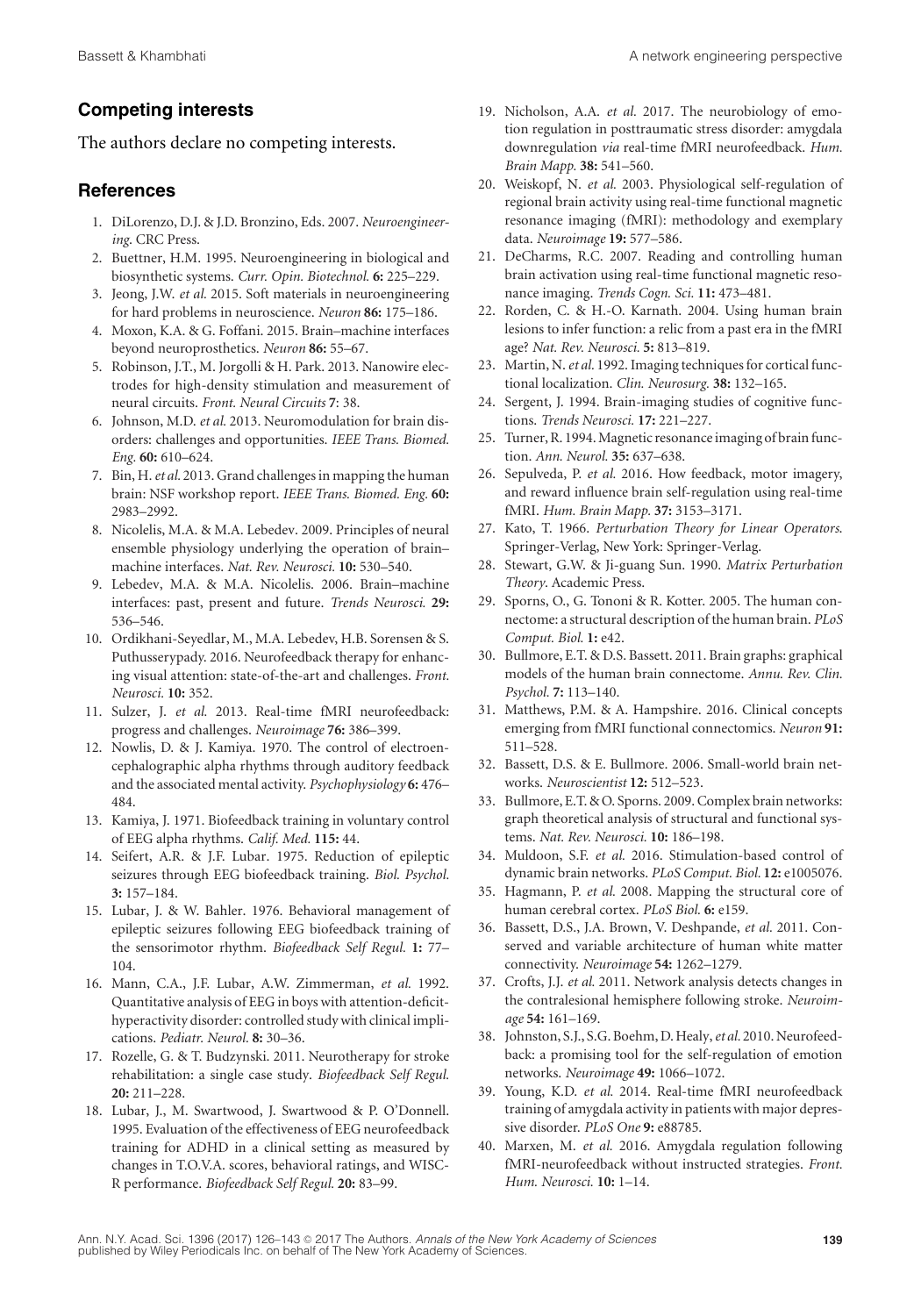- 41. Birbaumer, N., S. Ruiz & R. Sitaram. 2013. Learned regulation of brain metabolism. *Trends Cogn. Sci.* **17:** 295– 302.
- 42. DeCharms, R.C. *et al.* 2005. Control over brain activation and pain learned by using real-time functional MRI. *Proc. Natl. Acad. Sci. U.S.A.* **102:** 18626–18631.
- 43. Scharnowski, F. *et al.* 2015. Manipulating motor performance and memory through real-time fMRI neurofeedback. *Biol. Psychol.* **108:** 85–97.
- 44. Yoo, S.S., J.H. Lee, H. O'Leary, *et al.* 2008. Neurofeedback fMRI-mediated learning and consolidation of regional brain activation during motor imagery. *Int. J. Imaging Syst. Technol.* **18:** 69–78.
- 45. Marins, T.F. *et al.* 2015. Enhancing motor network activity using real-time functional MRI neurofeedback of left premotor cortex. *Front. Behav. Neurosci.* **9**: 341.
- 46. Auer, T., W.I. Dewiputri, J. Frahm & R. Schweizer. 2016. Higher-order brain areas associated with real-time functional MRI neurofeedback training of the somatomotor cortex. *Neuroscience*. [https://doi.org/10.1016/](https://doi.org/10.1016/j.neuroscience.2016.04.034) [j.neuroscience.2016.04.034.](https://doi.org/10.1016/j.neuroscience.2016.04.034)
- 47. MacInnes, J.J., K.C. Dickerson, N. Kuei Chen & R.A. Adcock. 2016. Cognitive neurostimulation: learning to volitionally sustain ventral tegmental area activation. *Neuron* **89:** 1331–1342.
- 48. Barnes, J.J., A.C. Nobre, M.W. Woolrich, *et al.* 2016. Training working memory in childhood enhances coupling between frontoparietal control network and task-related regions. *J. Neurosci.* **36:** 9001–9011.
- 49. Harrison, B.J. *et al.* 2008. Modulation of brain resting-state networks by sad mood induction. *PLoS One* **3:** 1794.
- 50. Hwang, H.J., K. Kwon & C.H. Im. 2009. Neurofeedbackbasedmotor imagery trainingfor brain–computer interface (BCI). *J. Neurosci. Methods* **179:** 150–156.
- 51. Norman, K.A., S.M. Polyn, G.J. Detre & J.V. Haxby. 2006. Beyond mind-reading: multi-voxel pattern analysis offMRI data. *Trends Cogn. Sci.* **10:** 424–430.
- 52. LaConte, S.M. 2011. Decoding fMRI brain states in realtime. *Neuroimage* **56:** 440–454.
- 53. Stoeckel, L.E.*et al.* 2014. Optimizing real time fMRI neurofeedback for therapeutic discovery and development. *Neuroimage Clin.* **5:** 245–255.
- 54. Niazi, A.M. *et al.* 2014. Online decoding of object-based attention using real-time fMRI. *Eur. J. Neurosci.* **39:** 319– 329.
- 55. Andersson, P. *et al.* 2011. Real-time decoding of brain responses to visuospatial attention using 7T fMRI. *PLoS One* **6:** e27638.
- 56. DeBettencourt, M.T., J.D. Cohen, R.F. Lee, *et al.* 2015. Closed-loop training of attention with real-time brain imaging. *Nat. Neurosci.* **18:** 470–475.
- 57. Cordes, J.S. *et al.* 2015. Cognitive and neural strategies during control of the anterior cingulate cortex by fMRI neurofeedback in patientswith schizophrenia. *Front. Behav. Neurosci.* **9**: 169.
- 58. Ros, T., B.J. Baars, R.A. Lanius & P. Vuilleumier. 2014. Tuning pathological brain oscillations with neurofeedback: a systems neuroscience framework. *Front. Hum. Neurosci.* **8:** 1008.
- 59. DeCharms, R.C. *et al.* 2004. Learned regulation of spatially localized brain activation using real-time fMRI. *Neuroimage* **21:** 436–443.
- 60. Ruiz, S. *et al.* 2013. Acquired self-control of insula cortex modulates emotion recognition and brain network connectivity in schizophrenia. *Hum. Brain Mapp.* **34:** 200– 212.
- 61. Frank, S.*et al.* 2012. The obese brain athlete: self-regulation of the anterior insula in adiposity. *PLoS One* **7:** 3–8.
- 62. Li, X. *et al.* 2014. Volitional reduction of anterior cingulate cortex activity produces decreased cue craving in smoking cessation: a preliminary real-time fMRI study. *Addict. Biol.* **18:** 739–748.
- 63. Van De Ville, D. *et al.* 2012. Recovery of the default mode network after demanding neurofeedback training occurs in spatio-temporally segregated subnetworks. *Neuroimage* **63:** 1775–1781.
- 64. Amano, K., K. Shibata, M. Kawato, *et al.* 2016. Learning to associate orientation with color in early visual areas by associative decoded fMRI neurofeedback. *Curr. Biol.* **26:** 1861–1866.
- 65. Shibata, K., T. Watanabe, Y. Sasaki & M. Kawato. 2011. Perceptual learning incepted by decoded fMRI neurofeedback without stimulus presentation. *Science* **334:** 1413–1415.
- 66. Seitz, A.R. 2013. Cognitive neuroscience: targeting neuroplasticity with neural decoding and biofeedback. *Curr. Biol.* **23**: R210–R212.
- 67. Scharnowski, F., C. Hutton, O. Josephs,*et al.* 2012. Improving visual perception through neurofeedback. *J. Neurosci.* **32:** 17830–17841.
- 68. Cox, R.W., A. Jesmanowicz & J.S. Hyde. 1995. Real-time functional magnetic resonance imaging.*Magn. Reson.Med.* **33:** 230–236.
- 69. Hartwell, K.J.*et al.* 2013. Real-timefMRI in the treatment of nicotine dependence: a conceptual review and pilot studies. *Psychol. Addict. Behav.* **27:** 501–509.
- 70. Sorger, B., T. Kamp, N. Weiskopf, *et al.* 2016. When the brain takes 'BOLD' steps: real-time fMRI neurofeedback can further enhance the ability to gradually self-regulate regional brain activation. *Neuroscience*. [https://doi.org/10.1016/j.neuroscience.2016.09.026.](https://doi.org/10.1016/j.neuroscience.2016.09.026)
- 71. Lawrence, J.M., F. Hoeft, K.E. Sheau & S.C. Mackey. 2011. Strategy-dependent dissociation of the neural correlates involved in pain modulation. *Anesthesiology* **115:** 844–851.
- 72. Bullmore, E. *et al.* 2009. Generic aspects of complexity in brain imaging data and other biological systems. *Neuroimage* **47:** 1125–1134.
- 73. Bassett, D.S. *et al.* 2010. Efficient physical embedding of topologically complex information processing networks in brains and computer circuits. *PLoS Comput. Biol.* **6:** e1000748.
- 74. Betzel, R.F. & D.S. Bassett. 2016. Multi-scale brain networks. *Neuroimage*. [https://doi.org/10.1016/j.neuroimage.](https://doi.org/10.1016/j.neuroimage.2016.11.006) [2016.11.006.](https://doi.org/10.1016/j.neuroimage.2016.11.006)
- 75. Hall, T.M., K. Nazarpour & A. Jackson. 2014. Real-time estimation and biofeedback of single-neuron firing rates using local field potentials. *Nat. Commun.* **5:** 5462.
- 76. Engelhard, B., N. Ozeri, Z. Israel, *et al.* 2013. Inducing gamma oscillations and precise spike synchrony by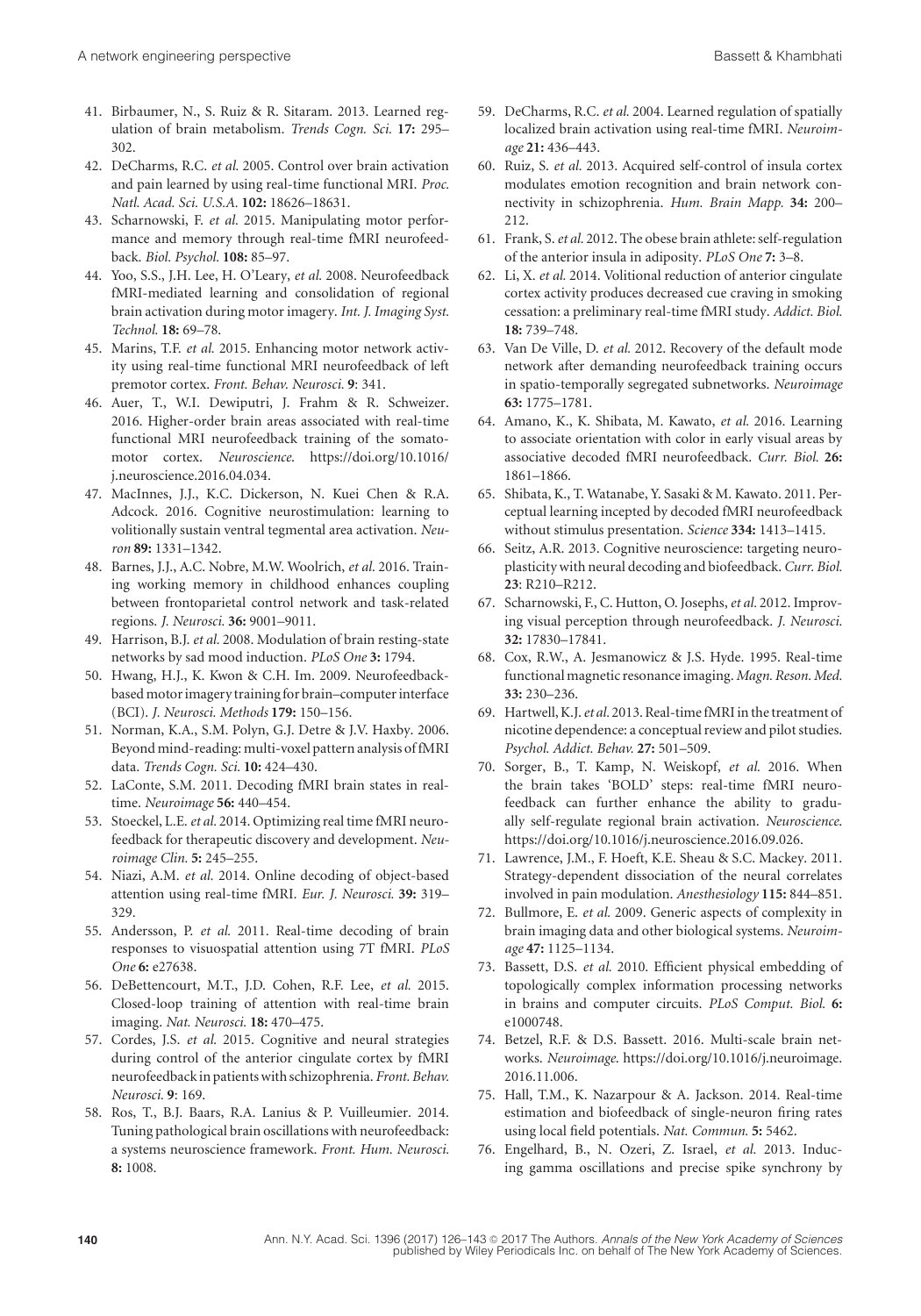operant conditioning *plbibitalic-via* brain–machine interface. *Neuron* **77:** 361–375.

- 77. Koush, Y. *et al.* 2013. Connectivity-based neurofeedback: dynamic causal modeling for real-time fMRI. *Neuroimage* **81:** 422–430.
- 78. Kim, D.-Y., S.-S. Yoo, M. Tegethoff, *et al.* 2015. The inclusion of functional connectivity information into fMRIbased neurofeedback improves its efficacy in the reduction of cigarette cravings. *J. Cogn. Neurosci.* **27:** 1552–1572.
- 79. Koush, Y. *et al.* 2017. Learning control over emotion networks through connectivity-based neurofeedback. *Cereb. Cortex* **27:** 1193–1202.
- 80. Liew, S.-L. *et al.* 2016. Improving motor corticothalamic communication after stroke using real-time fMRI connectivity-based neurofeedback. *Neurorehabil. Neural Repair* **30:** 671–675.
- 81. Megumi, F., A. Yamashita, M. Kawato & H. Imamizu. 2015. Functional MRI neurofeedback training on connectivity between two regions induces long-lasting changes in intrinsic functional network. *Front. Hum. Neurosci.* **9:** 160.
- 82. Coben, R. 2007. Connectivity-guided neurofeedback for autistic spectrum disorder. *Biofeedback* **35:** 131–135.
- 83. Ros, T. *et al.* 2013. Mind over chatter: plastic up-regulation of the fMRI salience network directly after EEG neurofeedback. *Neuroimage* **65:** 324–335.
- 84. Mottaz, A. *et al.* 2015. Neurofeedback training of alphaband coherence enhances motor performance. *Clin. Neurophysiol.* **126:** 1754–1760.
- 85. Hui, M., H. Zhang, R. Ge, *et al.* 2014. Modulation of functional network with real-time fMRI feedback training of right premotor cortex activity. *Neuropsychologia* **62:** 111– 123.
- 86. Hamilton, J.P., G.H. Glover, J.J. Hsu,*et al.* 2011.Modulation of subgenual anterior cingulate cortex activity with realtime neurofeedback. *Hum. Brain Mapp.* **32:** 22–31.
- 87. Scheinost, D. *et al.* 2013. Orbitofrontal cortex neurofeedback produces lasting changes in contamination anxiety and resting-state connectivity. *Transl. Psychiatry* **3:** e250.
- 88. Zotev, V. *et al.* 2011. Self-regulation of amygdala activation using real-time fMRI neurofeedback. *PLoS One* **6:** e24522.
- 89. Haller, S. *et al.* 2013. Dynamic reconfiguration of human brain functional networks through neurofeedback. *Neuroimage* **81:** 243–252.
- 90. Zhang, Q., G. Zhang, L. Yao & X. Zhao. 2015. Impact of real-time fMRI working memory feedback training on the interactions between three core brain networks. *Front. Behav. Neurosci.* **9**: 244.
- 91. Paret, C. *et al.* 2016. FMRI neurofeedback of amygdala response to aversive stimuli enhances prefrontal–limbic brain connectivity. *Neuroimage* **125:** 182–188.
- 92. Bassett, D.S. & O. Sporns. 2017. Network neuroscience. *Nat. Neurosci.* **20:** 353–364.
- 93. Bollobas, B. 1979. *Graph Theory: An Introductory Course*. New York, Heidelberg, Berlin: Springer-Verlag.
- 94. Bollobas, B. 1985. *Random Graphs*. Academic Press.
- 95. Newman, M.E. 2010. *Networks: An Introduction*. Oxford University Press.
- 96. Newman, M.E.J. 2003. The structure and function of complex networks. *SIAM Rev.* **45:** 167–256.
- 97. Achard, S., R. Salvador, B. Whitcher, *et al.* 2006. A resilient, low-frequency, small-world human brain functional network with highly connected association cortical hubs. *J. Neurosci.* **26:** 63–72.
- 98. Alstott, J., M. Breakspear, P. Hagmann, *et al.* 2009. Modeling the impact of lesions in the human brain. *PLoS Comput. Biol.* **5:** e1000408.
- 99. Bassett, D.S. & E.T. Bullmore. 2009. Human brain networks in health and disease. *Curr. Opin. Neurol.* **22:** 340–347.
- 100. Sporns, O. 2014. Contributions and challenges for network models in cognitive neuroscience. *Nat. Neurosci.* **17:** 652– 660.
- 101. Bassett, D.S.*et al.* 2011. Dynamic reconfiguration of human brain networks during learning. *Proc. Natl. Acad. Sci. U.S.A.* **108:** 7641–7646.
- 102. Doron, K.W., D.S. Bassett & M.S. Gazzaniga. 2012. Dynamic network structure of interhemispheric coordination. *Proc. Natl. Acad. Sci. U.S.A.* **109:** 18661–18668.
- 103. Wymbs, N.F., D.S. Bassett, P.J. Mucha, *et al.* 2012. Differential recruitment of the sensorimotor putamen and frontoparietal cortex during motor chunking in humans. *Neuron* **74:** 936–946.
- 104. Bassett, D.S. *et al.* 2013. Task-based core–periphery organization of human brain dynamics. *PLoS Comput. Biol.* **9**: e1003171.
- 105. Mattar, M.G., M.W. Cole, S.L. Thompson-Schill & D.S. Bassett. 2015. A functional cartography of cognitive systems. *PLoS Comput. Biol.* **11**: e1004533.
- 106. Chai, L.R., M.G. Mattar, I.A. Blank, *et al.* 2016. Functional network dynamics of the language system. *Cereb. Cortex* **26:** 4148-4159.
- 107. Muldoon, S.F. & D.S. Bassett. 2016. Network and multilayer network approaches to understanding human brain dynamics. *Philos. Sci.* **83:** 710–720.
- 108. Sporns, O., C.J. Honey & R. Kotter. 2007. Identification and classification of hubs in brain networks. *PLoS One* **2:** e1049.
- 109. Zalesky, A. *et al.* 2010. Whole-brain anatomical networks: does the choice of nodes matter? *Neuroimage* **50:** 970–983.
- 110. Watts, D.J. & S.H. Strogatz. 1998. Collective dynamics of 'small-world' networks. *Nature* **393:** 440–442.
- 111. Scholtens, L.H., R. Schmidt, M.A. de Reus & M.P. van den Heuvel. 2014. Linking macroscale graph analytical organization to microscale neuroarchitectonics in the macaque connectome. *J. Neurosci.* **34:** 12192–12205.
- 112. Kitzbichler, M.G., R.N.A. Henson, M.L. Smith, *et al.* 2011. Cognitive effort drives workspace configuration of human brain functional networks. *J. Neurosci.* **31:** 8259–8270.
- 113. Porter,M.A., J.-P. Onnela & P.J.Mucha. 2009. Communities in networks. *Am. Math. Soc.* **56:** 1082–1097, 1164–1166, 2009.
- 114. Fortunato, S. 2010. Community detection in graphs. *Phys. Rep.* **486:** 75–174.
- 115. Mišić, B. et al. 2016. Network-level structure–function relationships in human neocortex. *Cereb. Cortex* **26:** 3285– 3296.
- 116. Sporns, O. & R.F. Betzel. 2016. Modular brain networks. *Annu. Rev. Psychol.* **67:** 613–640.
- 117. Borgatti, S.P. & M.G. Everett. 2000. Models of core/ periphery structures. *Soc. Netw.* **21:** 375–395.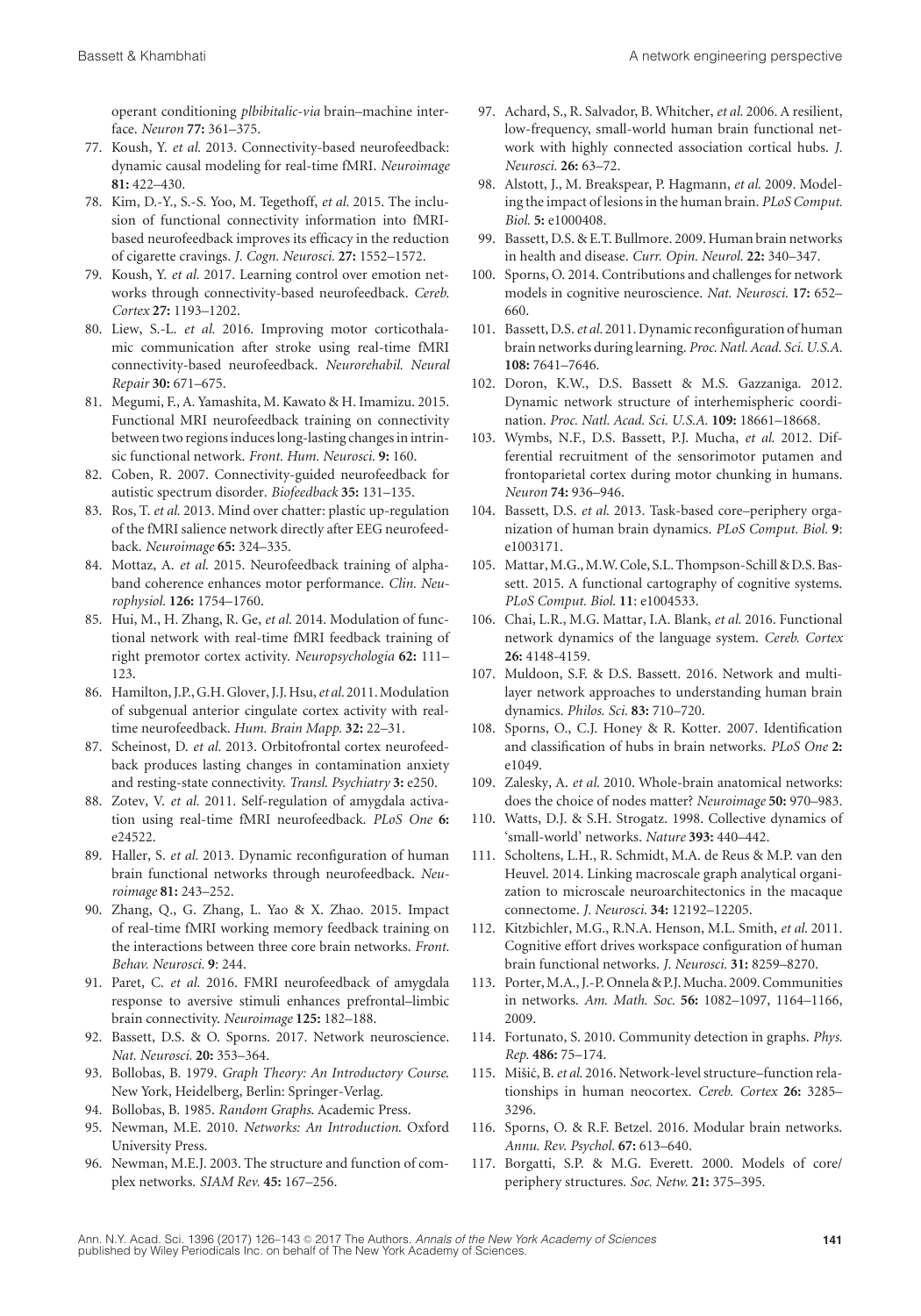- 118. Everett, M.G. & S.P. Borgatti. 1999. Peripheries of cohesive subsets. *Soc. Netw.* **21:** 397–407.
- 119. Fedorenko, E. & S.L. Thompson-Schill. 2014. Reworking the language network. *Trends Cogn. Sci.* **18:** 120–126.
- 120. Bassett, D.S. *et al.* 2013. Robust detection of dynamic community structure in networks. *Chaos* **23:** 013142.
- 121. Achard, S. & E. Bullmore. 2007. Efficiency and cost of economical brain functional networks. *PLoS Comput. Biol.* **3:** e17.
- 122. Li, Y.*et al.* 2009. Brain anatomical network and intelligence. *PLoS Comput. Biol.* **5:** e1000395.
- 123. Arenas, A., A. Díaz-Guilera, J. Kurths, et al. 2008. Synchronization in complex networks. *Phys. Rep.* **469:** 93–153.
- 124. Wang, X.F. & G. Chen. 2002. Synchronization in scale-free dynamical networks: robustness and fragility. *IEEE Trans. Circuits Syst. I Fundam. Theory Appl.* **49:** 54–62.
- 125. Bassett, D.S., A. Meyer-Lindenberg, S. Achard, *et al.* 2006. Adaptive reconfiguration of fractal small-world human brain functional networks. *Proc. Natl. Acad. Sci. U.S.A.* **103:** 19518–19523.
- 126. Medaglia, J.D., M.-E. Lynall & D.S. Bassett. 2015. Cognitive network neuroscience. *J. Cogn. Neurosci.* **27:** 1471–1491.
- 127. Bassett, D.S., A.N. Khambhati & S.T. Grafton. 2016. Emerging frontiers of neuroengineering: a network science of brain connectivity. *Annu. Rev. Biomed. Eng.* arXiv:1612.08059.
- 128. Bassett, D.S.*et al.* 2008. Hierarchical organization of human cortical networks in health and schizophrenia. *J. Neurosci.* **28:** 9239–9248.
- 129. Honey, C.J. *et al.* 2009. Predicting human resting-state functional connectivity from structural connectivity. *Proc. Natl. Acad. Sci. U.S.A.* **106:** 2035–2040.
- 130. Goni, J. *et al.* 2014. Resting-brain functional connectivity predicted by analytic measures of network communication. *Proc. Natl. Acad. Sci. U.S.A.* **111:** 833–838.
- 131. Scholz, J., M.C. Klein, T.E. Behrens & H. Johansen-Berg. 2009. Training induces changes in white-matter architecture. *Nat. Neurosci.* **12:** 1370–1371.
- 132. Schlegel, A.A., J.J. Rudelson & P.U. Tse. 2012. White matter structure changes as adults learn a second language.*J. Cogn. Neurosci.* **24:** 1664–1670.
- 133. Kahn, A.E.*et al.* 2016. Structural pathways supporting swift acquisition of new visuomotor skills.*Cereb. Cortex* **27:** 173– 184.
- 134. Caeyenberghs, K. *et al.* 2014. Altered structural networks and executive deficits in traumatic brain injury patients. *Brain Struct. Funct.* **219:** 193–209.
- 135. Warren, D.E. *et al.* 2014. Network measures predict neuropsychological outcome after brain injury. *Proc. Natl. Acad. Sci. U.S.A.* **111:** 14247–14252.
- 136. Caeyenberghs, K. *et al.* 2012. Graph analysis of functional brain networks for cognitive control of action in traumatic brain injury. *Brain* **135:** 1293–1307.
- 137. Cole, M.W. *et al.* 2012. Global connectivity of prefrontal cortex predicts cognitive control and intelligence. *J. Neurosci.* **32:** 8988–8999.
- 138. Harmelech, T., D. Friedman & R. Malach. 2015. Differential magnetic resonance neurofeedback modulations across extrinsic (visual) and intrinsic (default-mode) nodes of the human cortex. *J. Neurosci.* **35:** 2588–2595.
- 139. Gu, S. *et al.* 2015. Emergence of system roles in normative neurodevelopment. *Proc. Natl. Acad. Sci. U.S.A.* **112:** 13681–13686.
- 140. Fornito, A., B.J. Harrison, A. Zalesky & J.S. Simons. 2012. Competitive and cooperative dynamics of large-scale brain functional networks supporting recollection. *Proc. Natl. Acad. Sci. U.S.A.* **109:** 12788–12793.
- 141. Cole, M.W.*et al.* 2013. Multi-task connectivity reveals flexible hubs for adaptive task control. *Nat. Neurosci.* **16:** 1348– 1355.
- 142. Gu, S. *et al.* 2015. Controllability of structural brain networks. *Nat. Commun.* **6:** 8414.
- 143. Khambhati, A.N., K.A. Davis, T.H. Lucas, *et al.* 2016. Virtual cortical resection reveals push–pull network control preceding seizure evolution. *Neuron* **91:** 1–13.
- 144. Bassett, D.S., M. Yang, N.F. Wymbs & S.T. Grafton. 2015. Learning-induced autonomy of sensorimotor systems. *Nat. Neurosci.* **18:** 744–751.
- 145. Bassett, D.S. & M.-E. Lynall. 2013. Network methods to characterize brain structure and function. In *The Cognitive Neurosciences: The Biology of the Mind*, 5th Ed. M.S. Gazzaniga, R.B. Ivry & G.R. Mangun, Eds: 1–27. Cambridge, MA: MIT Press.
- 146. Rubinov, M. & D.S. Bassett. 2011. Emerging evidence of connectomic abnormalities in schizophrenia. *J. Neurosci.* **31:** 6263–6265.
- 147. Papo, D., M. Zanin, J.A. Pineda-Pardo, *et al.* 2014. Functional brain networks: great expectations, hard times and the big leap forward. *Philos. Trans. R. Soc. B Biol. Sci.* **369**: 20130525.
- 148. Valiant, L.G. 2014. What must a global theory of cortex explain? *Curr. Opin. Neurobiol.* **25:** 15–19.
- 149. Valiant, L.G. 2006. A quantitative theory of neural computation. *Biol. Cybern.* **95:** 205–211.
- 150. Craver, C.F. 2005. Beyond reduction: mechanisms, multifield integration and the unity of neuroscience. *Stud. Hist. Philos. Biol. Biomed. Sci.* **36:** 373–395.
- 151. Liu, Y.-Y., J.-J. Slotine & A.-L. Barabasi. 2011. Controllability of complex networks. *Nature* **473:** 167–173.
- 152. Pasqualetti, F., S. Zampieri & F. Bullo. 2014. Controllability metrics and algorithms for complex networks. *IEEE Trans. Control Netw. Syst.* **1:** 40–52.
- 153. Kailath, T. 1980. *Linear Systems*. Prentice-Hall.
- 154. Motter, A.E. 2015. Networkcontrology. *Chaos* **25:** 097621.
- 155. Betzel, R.F., S. Gu, J.D. Medaglia,*et al.* 2016. Optimally controlling the human connectome: the role of network topology. *Sci. Rep.* 6:30770. [https://doi.org/10.1038/srep30770.](https://doi.org/10.1038/srep30770)
- 156. Schiff, S.J. 2011. *Neural Control Engineering: The Emerging Intersection between Control Theory and Neuroscience*. MIT Press.
- 157. MacDonald, A.W., J.D. Cohen, V. Stenger & C.S. Carter. 2000. Dissociating the role of the dorsolateral prefrontal and anterior cingulate cortex in cognitive control. *Science* **288:** 1835–1838.
- 158. Medaglia, J.D. *et al.* 2016. Cognitive control in the controllable connectome. arXiv:1606.09185.
- 159. Ching, S., E.N. Brown & M.A. Kramer. 2012. Distributed control in a mean-field cortical network model: implications for seizure suppression. *Phys. Rev. E Stat. Nonlin. Soft Matter Phys.* **86:** 021920.